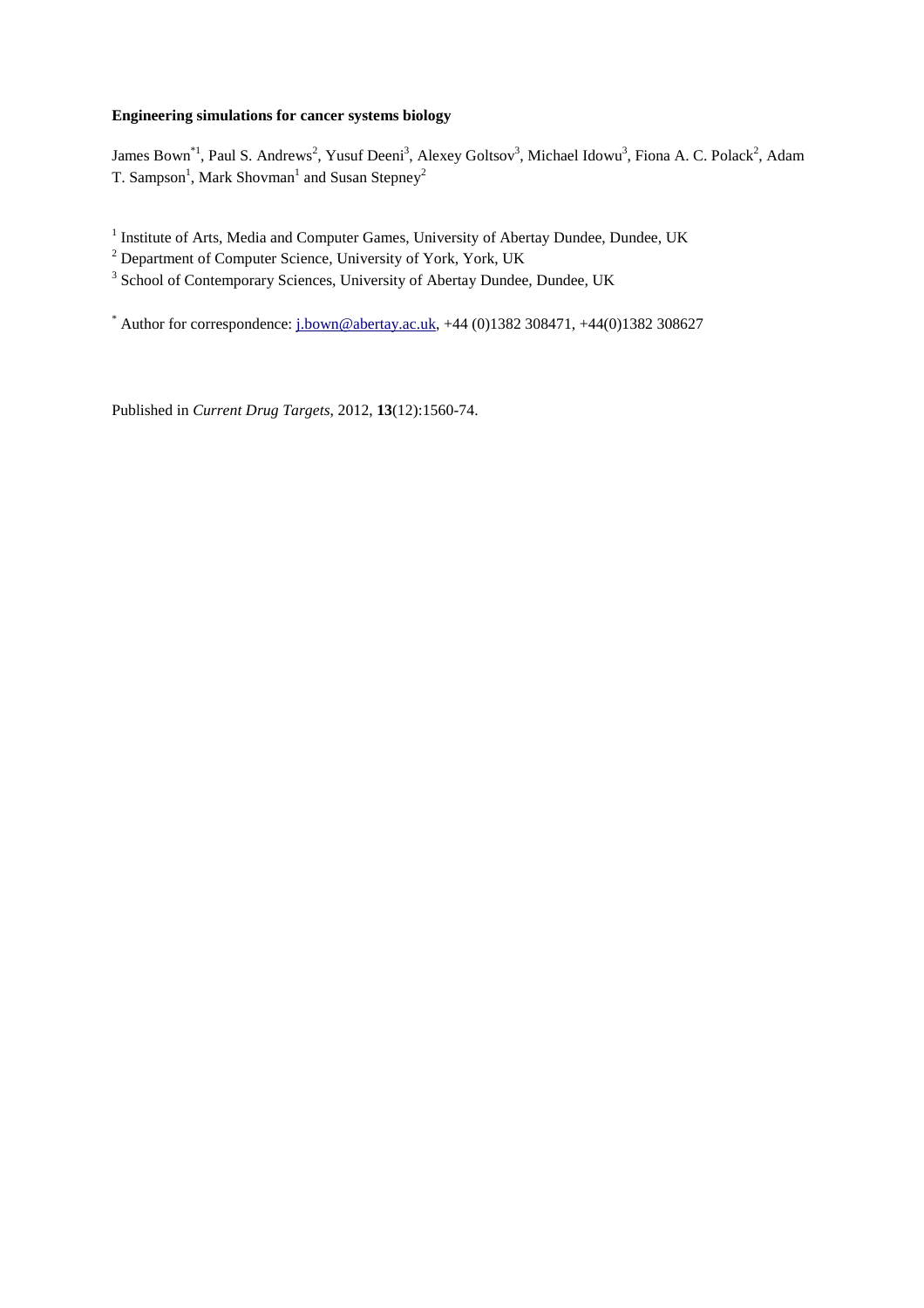# **Abstract**

Computer simulation can be used to inform *in vivo* and *in vitro* experimentation, enabling rapid, low-cost hypothesis generation and directing experimental design in order to test those hypotheses. In this way, *in silico* models become a scientific instrument for investigation, and so should be developed to high standards, be carefully calibrated and their findings presented in such that they may be reproduced. Here, we outline a framework that supports developing simulations as scientific instruments, and we select cancer systems biology as an exemplar domain, with a particular focus on cellular signalling models. We consider the challenges of lack of data, incomplete knowledge and modelling in the context of a rapidly changing knowledge base. Our framework comprises a process to clearly separate scientific and engineering concerns in model and simulation development, and an argumentation approach to documenting models for rigorous way of recording assumptions and knowledge gaps. We propose interactive, dynamic visualisation tools to enable the biological community to interact with cellular signalling models directly for experimental design. There is a mismatch in scale between these cellular models and tissue structures that are affected by tumours, and bridging this gap requires substantial computational resource. We present concurrent programming as a technology to link scales without losing important details through model simplification. We discuss the value of combining this technology, interactive visualisation, argumentation and model separation to support development of multi-scale models that represent biologically plausible cells arranged in biologically plausible structures that model cell behaviour, interactions and response to therapeutic interventions.

# **Running title**

Engineering scientific simulations

# **Keywords**

Argumentation, cellular signalling, concurrent programming, information visualisation, linking scales, systems biology.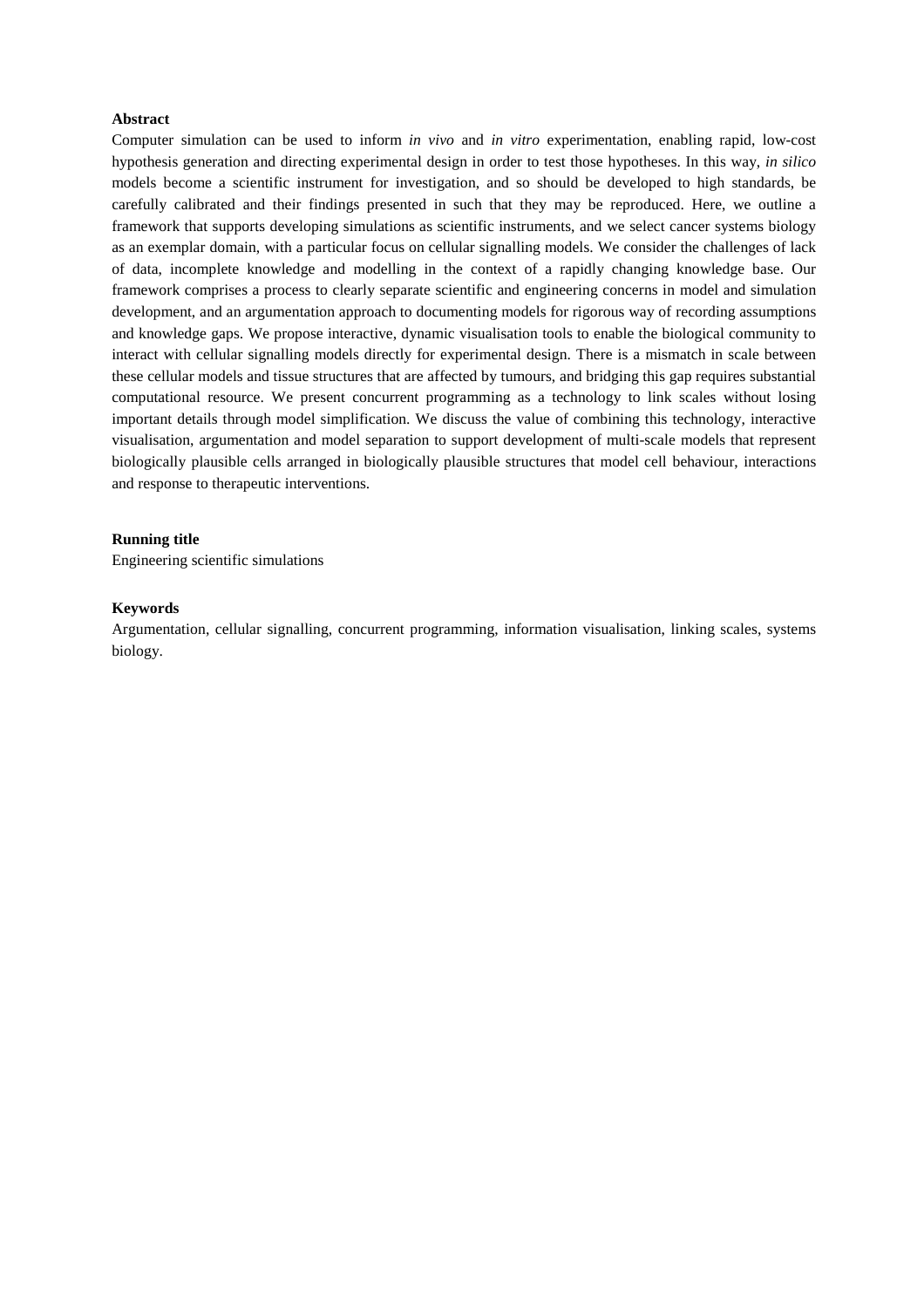#### **1 Introduction: Simulation as a Scientific Instrument**

There are many possible applications for computer simulation in scientific research. In biomedical research, computer simulation can be used to inform and support *in vivo* and *in vitro* experimentation: the simulation may be used, for example, to prioritise experiments to ensure maximum contribution from a finite resource, design experimental programmes to test hypotheses discovered *in silico*, and cross-validate experimental results. In all these applications, the computer simulation should be treated as a scientific instrument, and should be subject to the rigour and understanding that goes into construction and use of other kinds of scientific instrument. Computer simulations need to be developed to high engineering standards and specifications, they need to be calibrated to understand how the outputs relate to the system under study, and they should be presented in such a way that their findings can be reproduced.

Timmer [1] identifies the beginnings of a movement to ensure that computational tools are aligned with existing scientific methods. Publication of code and rigorous calibration are two essential steps towards achieving scientific reproducibility. However, scientific credibility and reproducibility of results needs a deeper and wider approach that affects the way that computer simulations are developed, the way that they are used, and the way that they are documented.

A simulation is an encoding in an executable form of a model. Here, we use the term *model* simply to mean an abstraction of relevant features of a domain (or subject area). A model may be expressed explicitly (in diagrams, equations etc), or implicitly (in the domain understanding of the scientists). In many computer simulations, however, the model is only implicitly encoded by the computer code: in software engineering, this is known as a *traceability problem*. The act of encoding a model as a simulation introduces many design decisions and assumptions that need to be known and understood in order to interpret simulation results in terms of the model representation and the underlying domain. This raises issues of validation: how do you know that you have built a simulation that is competent to answer the questions you are exploring [2]? The validity of a simulation is never absolute: *validity is not a Boolean state*. A simulation may be deemed fit for a specific purpose, or may be considered to engender a level of confidence in those using it. In some circumstances, for example where outputs of a simulation have a high level of criticality, a detailed, structured argument is required in order to capture and express the evidence on which confidence is based [3].

In the aftermath of "Climategate" [4], the spotlight is on the way in which scientists use computational devices as part of their scientific process. Making simulation code available to other researchers can assist experiment repeatability, but in our view this is not enough: we must also calibrate our simulations, and construct arguments demonstrating their validity for a particular purpose. Only then will we have sufficient confidence to decode the output of simulations and interpret them in the context of the real domain being modelled and simulated. We need to show *how* the simulation has been engineered and *why* it is a useful instrument to enhance our domain knowledge.

In this paper we provide a modelling framework that supports the development of simulations as scientific instruments. As an exemplar domain of study we consider cancer, and we provide a short review of current issues and modelling efforts, paying particular attention to systems biology cellular signalling pathway modelling. Through this review we identify key challenges in model development: specifically lack of data, incomplete knowledge and modelling in the context of a continuously developing field of study. We also consider the need to link from such cell-based pathway models to the tissue/ tumour scale to support modelling of drug interventions at realistic scales. We outline the essential components of our modelling framework, and indicate how they combine to provide support in addressing those challenges and making that link in scale. Note, the framework is generalisable and we could have equally chosen other domains of study with similar features, i.e. complex biological systems that are only partly understood because of significant gaps in knowledge, are driven by processes at multiple scales and are characterised by multiple data streams again at different scales.

# **2 Background**

Cancer is a disease characterised by functional dysregulations within and surrounding affected cells, tissues and organs. These dysregulations confer cancerous cells with the ability to: proliferate at an increased rate; evade differentiation; develop new blood vessels (angiogenesis) within their aggregate tissues; evade death; migrate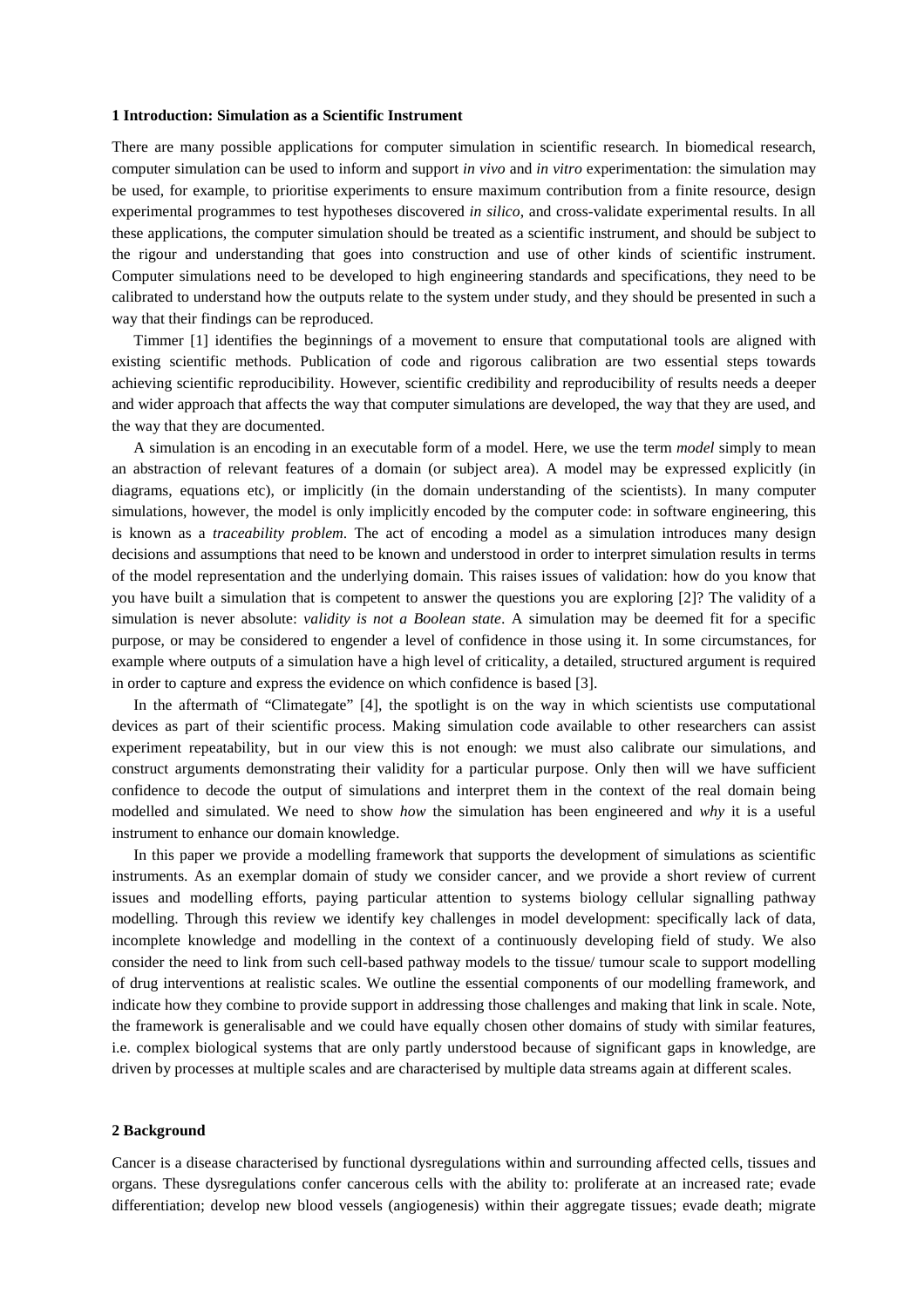and metastasise; and resist growth inhibitory factors [5]. These hallmarks of cancer are governed at ultra- and micro-cellular levels by a complex network of signalling regulatory pathways that ultimately dictate the development, maintenance and progression of the cancer [6], as well as its histological and anatomical presentation and organisation [7]. The inherent characteristic and complex heterogeneity of the disease, governed by multivariate spatial and temporal parametric biological (pathways) and environmental (stromal) indices [8 ,9], make cancer extremely difficult to study and understand. Likewise, it is these complex heterogeneous traits that contribute to determine the effectiveness of any anticancer therapeutic strategy [10], as well as the emergence of intrinsic and acquired resistance to anticancer therapeutics [11].

The treatment modalities for cancer have traditionally been chemotherapy, surgery, radiotherapy or hormonebased therapy [12, 13]. It is generally thought that the common mechanism of action of these therapeutic approaches is cytotoxicity towards the cancer cells. However, their anticancer effectiveness has been limited by lack of clear target specificity and our capacity to identify and fully understand all the possible myriad modes of their actions and effects upon cancerous cells, as well as normal cells. Research in the last two decades has identified the significance of tumour immunology in the tumour microenvironment, the maintenance and progression of tumourigenesis, as well as the susceptibility of tumour cells or tissues to any of the forms of anticancer therapeutic strategy [14]. Whilst this has led to promising immunotherapeutic anti-cancer strategies, there is increasing focus on combination therapies [15, 16]. These have led to measurable improvements in cancer survival rates, prognosis indicators and identification of biomarkers that determine not only treatment outcome but also which patients may benefit from primary, adjuvant or neoadjuvant therapy [17]. Nevertheless, the overall progress in the diagnosis and treatment of cancer remains limited, despite the tremendous breakthrough regarding the molecular basis of carcinogenesis and the discovery and development of new novel anticancer therapeutic interventions. The long-term disease free survival rate is only within the range of 10–30% among cancer patients [18, 19].

A novel approach to improve diagnosis, early prognosis and effective targeted therapies for cancer is the use of mathematical and computational modelling to identify parametric biological and molecular targets, which are tumour-specific or differentially regulated in tumours relative to normal tissue, especially those that interfere with tumour cell or tissue development, progression or response to anticancer therapeutic strategies. An attractive modelling approach is that offered by systems biology modelling, which seeks to integrate cell structure and dynamics [20]. Cell structure may be modelled by characterising signal transduction in a multipathway network, where that signal transduction governs cell processes [6] and cancer is characterised by abnormal activities of those pathways [21]. The structures, i.e. pathways, used in cellular signalling models are derived from established and hypothesised mechanistic associations among biomolecular species [22]. These networks are known to have highly complex topologies, with pathway crosstalk [23], feedback loops [24], and redundancy, e.g. shared downstream pathways and alternate interconnectivities [25], and this complexity in topology gives cells robustness to perturbation [20], e.g. drug resistance [11]. The dynamics of these associations are represented by equations describing rates of change of concentrations of species [26]. Such mechanistic representations, while being only simplifications of the real system based on what is known [27], can offer insights into the link between biological mechanisms and signalling responses [28], and so can assist in unravelling the complexities embodied in these signalling networks [21].

Systems biology models offer a platform for hypothesis generation and experimental design [20]. For example, models may be used to propose new intracellular mechanisms [29] and alternate network topologies [30] that best explain available data, and in doing so direct experimental investigation. Moreover, this model of *in silico* investigation has the potential to reduce experimental cost [31]. Of particular interest is the use of modelling to assess the impact of drug intervention strategies on signalling network functioning and to understand how therapeutic resistance occurs. Here, for illustration of current practice, we review three systems biology approaches to signalling network modelling with descriptions of large scale models of epidermal growth factor receptor (EGFR) signalling and its application to anticancer therapy [32, 33, 26].

# *2.1 Cellular Signalling Network Modelling*

EGFR signalling activates Ras-MAPK and the PI3K/AKT pathways which control cell division, motility, and survival. Constitutive activation and aberrant EGFR signalling has been identified in a wide variety of human cancers and this network is a promising target of anticancer therapy [34]. The key aims of modelling this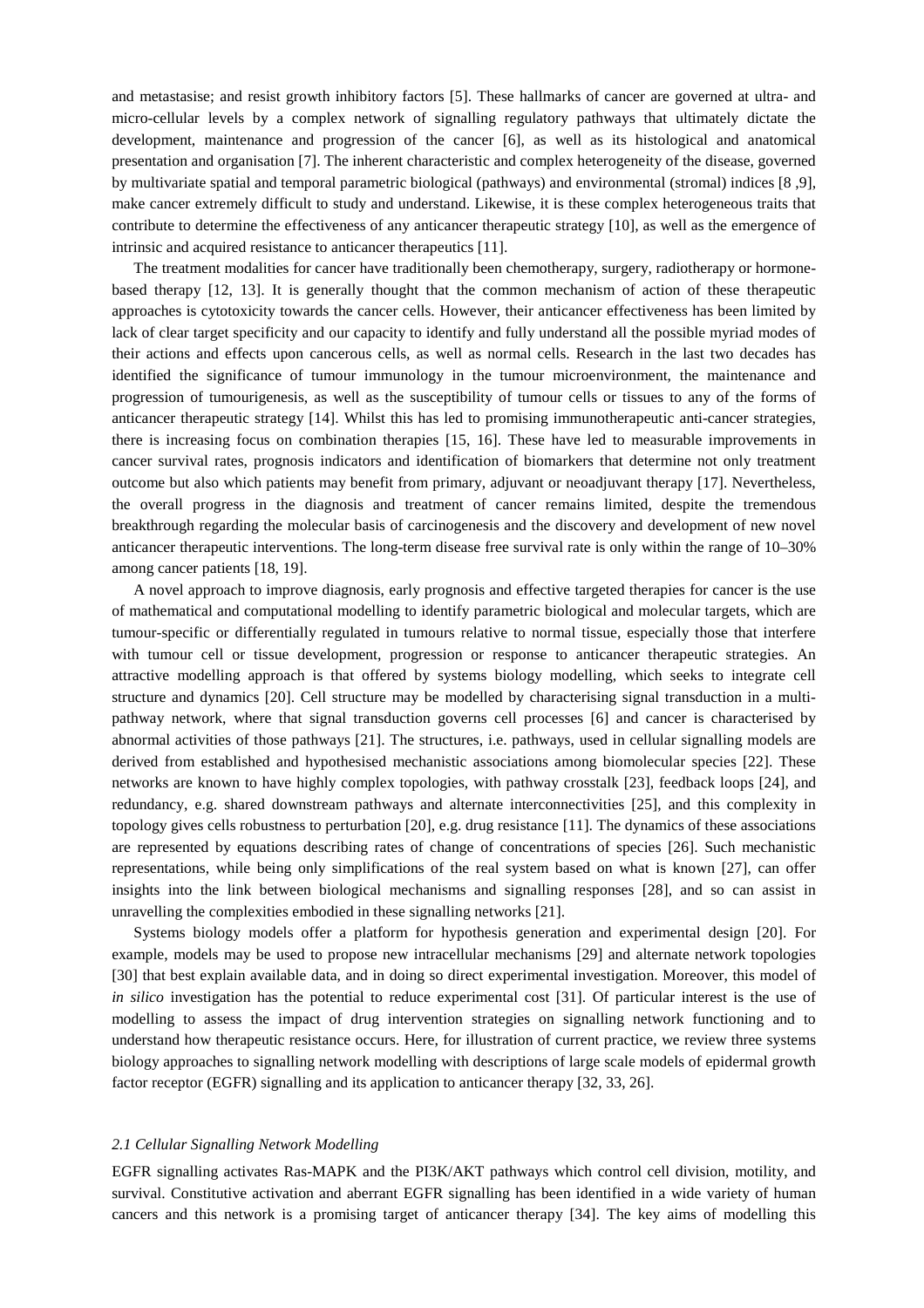signalling system are to: describe input-output characteristics of the signalling systems; determine the response of the signalling network to activation by an input signal and its inhibition by drug action; identify the best targets in the signalling network for anticancer therapy; dissect mechanisms of drug resistance; and identify design and selection criteria for an optimal therapeutic strategy [32, 33, 26].

A dynamic model of a signalling network is typically a system of ordinary differential equations (ODEs) that describes the temporal change in concentrations of active (phosphorylated) proteins. The solution to the ODEs describes the spreading of activation (protein phosphorylation) through the signalling network from the cellular membrane to the nucleus. The output signal of the signalling network represents the response of the system to the external input signal activated in the membrane receptors. The complexity of any model rises as more detailed representations of the signalling network, protein-protein interactions, and post-translation modification of signalling proteins are included.

For example, the signalling network of MAPK and AKT pathways in Chen *et al.*'s model [33] includes two ligands, four receptors and 28 signalling proteins participating in signalling processing and transduction. Signal activation leads to generation of 471 protein-protein complexes and phosphorylated proteins which participate in 828 reactions. The system contains 499 differential equations, 201 kinetic parameters and 28 non-zero initial conditions. The estimation of these parameters is challenging: some sets of kinetic parameters are available from direct experimental data, but the majority of parameters are uncertain.

Model parameters may be identified through a procedure of fitting to extensive experimental data, and usually the following type of cost function is used in calibration:

$$
\eta = \sum\limits_{i=1}^{M} \sum\limits_{j=1}^{N} \sum\limits_{k=1}^{K} \bigl[ Y_{ij}^{(th)}(t_k) - Y_{ij}^{(exp)}(t_k) \bigr]^2
$$

where  $Y_{ij}^{(exp)}(t_k)$  and  $Y_{ij}^{(th)}(t_k)$  are experimental and theoretical data respectively on concentrations of proteins  $Y_j$ at time points  $t = t_k$  obtained (calculated) under experimental condition *i* (for example, at different concentrations of ligands and/or drugs). The cost function η measures the quality of the reproduction of experimental data by the model for a defined parameter set. To minimise η and so estimate parameters, in large dimensional parameter spaces, the Monte Carlo method (Simulated Annealing) or genetic algorithms are commonly used [33, 32]. Despite the use of considerable experimental data during fitting (120 data sets at 10 time points [33]) the cost function was found to have multiple local minima. This leads to non-identifiability of the model, i.e. there are multiple parameter sets which minimise η. Several methods have been developed to explore the biological implications of model non-identifiability [35], all based on sensitivity analysis.

Sensitivity analysis, as part of general control theory, has found widespread application in the analysis and design of engineering systems. Sensitivity analysis offers a quantitative approach to determine which parameters contribute significantly to variation in model output. In local sensitivity analysis [36], sensitivity of the observable variables  $Y_i$  to variation of the model parameter  $P_j$  is given by  $S_{ij} = \frac{\Delta Y_i}{\Delta x_i}$ ∆*p<sup>j</sup>* .

Sensitivity analysis of signalling networks is used to identify the proteins and reactions that have the greatest influence upon signalling network response, i.e. its amplitude, shape and duration. In [32], sensitivity analysis was carried out to identify the key proteins that control model output, phosphorylated AKT. The EGFR family receptor HER3 was identified as the key node in the network with significant impact on the output response to ligand activation, suggesting the HER3 receptor as a promising target for anticancer therapy. As a result, MM-121, a human monoclonal antibody, was designed to inhibit the HER3 receptor. *In vitro* and *in vivo* experimental testing showed that targeting HER3 with MM-121 can be an effective therapeutic strategy for cancers with ligand-dependent activation of ErbB3 [37].

A similar systems approach together with *in silico* perturbation experiments was applied to another challenge in cancer therapy: to dissect the mechanism underlying drug resistance to anticancer drugs targeting the EGFR family receptor HER2 [26, 11]. A model of the PI3K/AKT signalling network was applied to study the effects of different perturbations on the network response to HER2 inhibitors. An *in silico* perturbation technique was developed to model different protein mutations in the PI3K/PTEN/AKT signalling network frequently observed in cancer development [11]. Using this perturbation method, distinct dynamic regimes were observed in network functioning: sensitive mode, where inhibition of the input signal led to inhibition of the output signal, and resistant mode, where the system was robust to input signal inhibition. The sensitivity-to-resistance transition was predicted in *in silico* experiments following a mutation causing loss of activity of the PTEN enzyme. The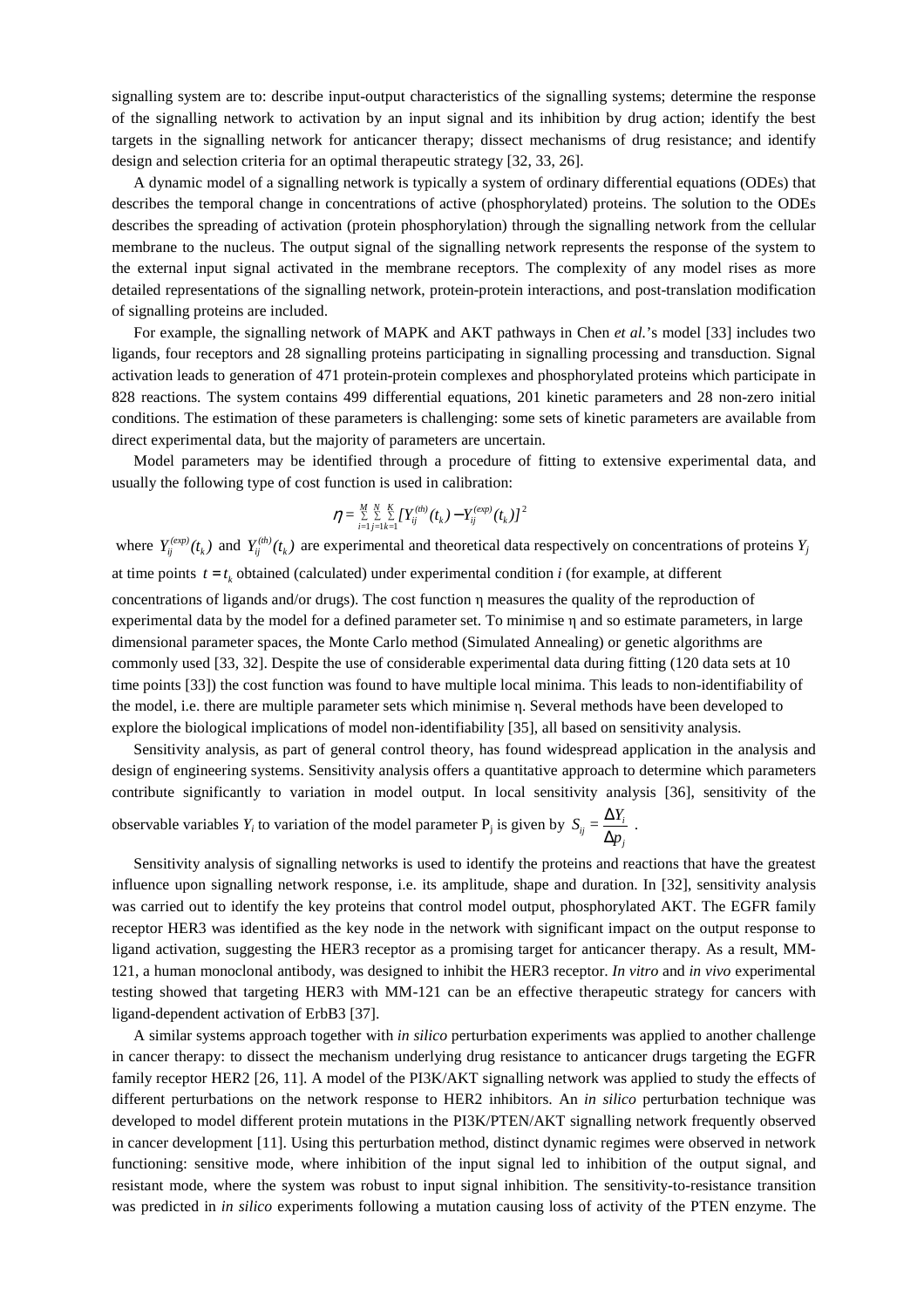prediction of the key role of PTEN status in resistance to anti-HER2 therapy was confirmed in *in vitro* experiments on ovarian cancer cell lines as well as in analysis of clinicopathological data on patients treated with anti-HER2 therapy [26]. As a result of this detailed study of the mechanism of the sensitivity-to-resistance transition, optimal drug targets for combined therapy overcoming resistance to anti-HER2 therapy were proposed and confirmed using *in vitro* experiments in ovarian cancer cell lines [11].

### *2.2 Modelling Challenges*

The examples described above, along with many others, demonstrate the successful use of systems biology modelling to enhance understanding of existing experimental results and to guide the next iteration of experimental design. However, such cellular signalling modelling is not without its challenges, and these are neatly summarised in [27]: lack of data; incomplete knowledge; and an ongoing knowledge discovery process.

Regarding lack of data, models founded on quantitative schemes require quantitative data. New advancements in high-throughput -omic technologies mean that ever more robust quantitative data is increasingly available at genomic, transcriptomic, proteomic and metabolomic scales [38], although the curation and exploitation of these rapidly expanding data sets introduces further difficulties (see [39] for review). These data do not in themselves constitute knowledge, and systems biology models are required to integrate component knowledge into a holistic representation [38].

Importantly, such models are themselves simplified representations of reality based on the current knowledge base and with detail not considered to be essential omitted [27] and model scope reduced to the question at hand. Where data is available models may be parameterised directly, but this is not always possible. Where gaps in data exist, unknown parameter values can be estimated through a number of approaches, including computational search to identify parameter values consistent with known system-scale behaviour (for smaller spaces) or through sensitivity analysis (for larger parameter spaces) as described above. Indeed, experimental investigation may be directed towards model parameters that are highly sensitive and unknown. Gaps in knowledge, for example in network structure, introduce a deeper challenge, and it is possible to combine mechanistic models with data-driven approaches, including S-systems [40], to inform the validity of mechanistic assumptions through data-modelling. Kreeger *et al.* [21] provide a short review of the value of data-driven approaches including mutual information theory, statistical factor analysis and Bayesian networks.

The wide range and large number of ongoing experimental investigations into cellular signalling dynamics means that new knowledge is discovered continuously. Cellular signalling models thus require regular and, importantly, *systematic* updating of both model structure, i.e. topology, and dynamics, i.e. model parameters to reflect new knowledge. A more challenging facet of knowledge discovery is an increasing awareness of the need to consider cancer as a multi-scale phenomenon. Within the cell, there is new information on the importance of spatio-temporal organisation to signal transduction and so cell functioning [6]. Cells exist in a spatially structured, heterogeneous and compartmentalised environment [26], and cell functioning is impacted on by the extracellular matrix and neighbouring cells [41]. Recent multi-scale models of cancer development consider inter-cell interactions, environmental interactions and metastasis (e.g. [42, 43]) where the characterisation of the cell in such models is typically bio-mechanical in nature. A recognised longer-term goal of systems biology cancer is to link models of cellular signalling networks and tissue structures [31] allowing modelling of drug interventions at the tumour-scale [21]. This will require a theoretical framework that acts as a scientific instrument to inform diagnosis, prognosis and treatment and that integrates multi-scale models from cell through to organism combined with sophisticated data modelling to link heterogeneous data streams relating to those scales.

# *2.3 Requirements*

To construct a computer-based simulation framework that can begin to realise the above modelling goals, we must acknowledge that there is more to simulation as a scientific instrument than its program code. Such an instrument requires documented models of the scientific domain of interest, and a record of assumptions and simplifications. Understanding how these are expressed in the simulation design improves interpretation of simulation results. Further, code needs to be developed using good software engineering practices, so as to establish assurance that the simulation results are a feature of the scientific domain, not software bugs or design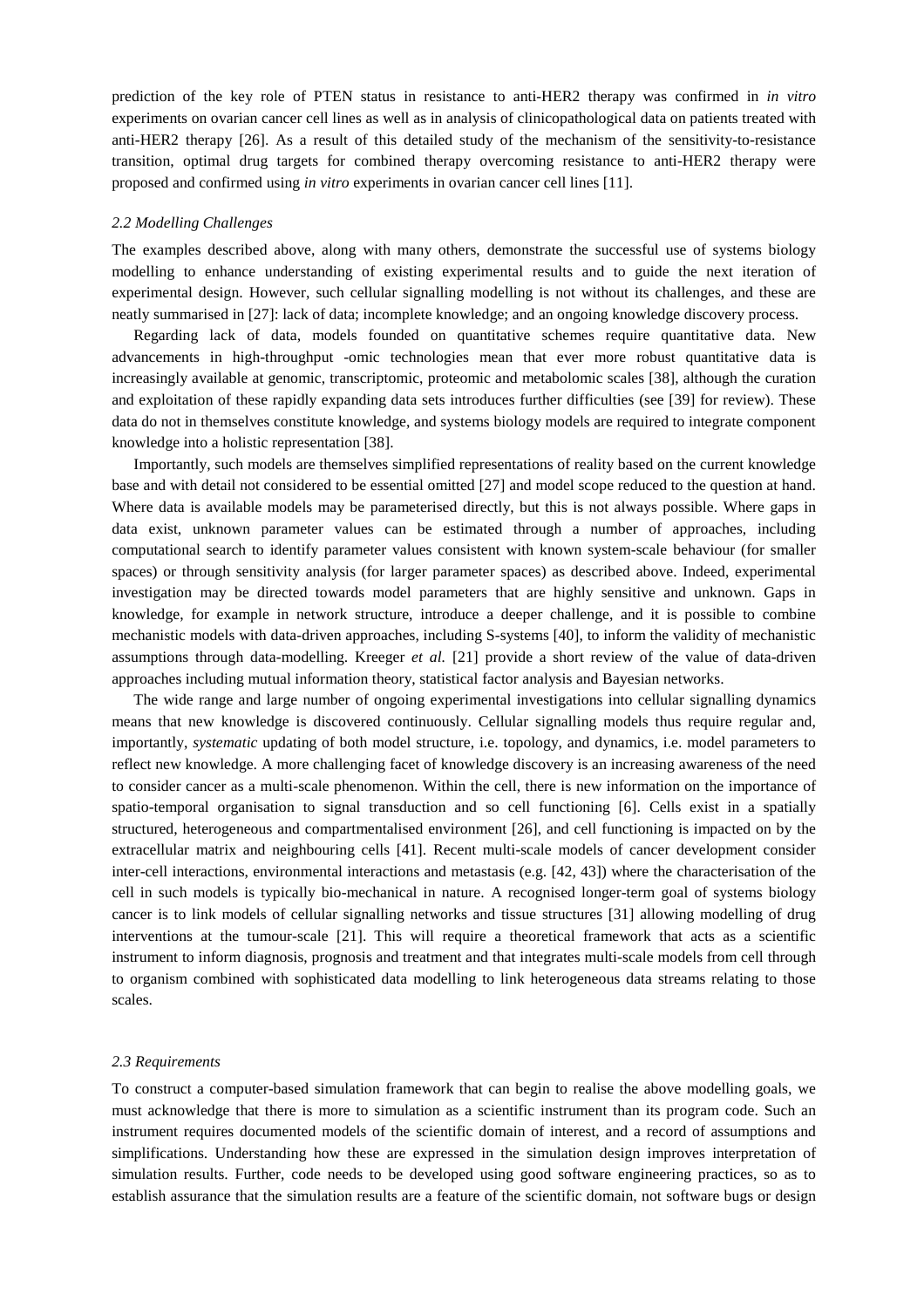flaws. Assurance requires an argued evidence-base demonstrating that the various components, models, and code are addressing the correct question, and are addressing the question correctly. Visualisation and animation are often needed to present the results in a way that is understandable and relevant to the scientific question. Finally, high-performance technologies are required to be able to simulate systems at a scientifically plausible scale and resolution. Each of these requirements is explored in more detail in the following sections, and we later present how they may be combined to provide a modelling framework to meet the aspirations outlined above.

# **3 Models and Methods**

In this section, we describe a "minimal process" for designing, building, calibrating, and using a scientific simulation. This process has been used successfully for several scientific simulation case-studies from a broad range of disciplines (immunology, ecology, and sociology), in the CoSMoS (Complex Systems Modelling and Simulation) project [44]. The development of simulations using the CoSMoS process is necessarily an interdisciplinary endeavour between scientists who study particular domains (the domain experts), and software engineers who construct simulations to facilitate the study of that domain (the developers).

Project documentation of simulation, modelling and process descriptions [45, 44, 46], of validation and argumentation [47, 48, 49], of various biological system simulation case studies [50, 51, 52, 53], and of the CoSMoS workshop proceedings [54, 55, 56], is available from the CoSMoS project website<sup>1</sup>.

#### *3.1 The CoSMoS Process*

The CoSMoS process builds on best practice from the field of software engineering, which seeks to clarify goals, roles and purpose. The process identifies the following concepts [45]: *domain*, *domain model*, *platform model*, *simulation platform*, and *results model*. The domain represents a real-world system – the subject of scientific research. The models and simulation platform relationships are summarised in Figure 1**Error! Reference source not found.**.

The purpose of identifying the **domain** as the starting point is to establish a set of constraints and guidelines for simulation development. The domain is the preserve of *domain experts* responsible for guiding the scientific content of the simulation. The other key role is the *developer*, a person or group of people who are responsible for simulation software development.

**Domain model:** explicitly captures understanding of the domain, defining the purpose, scale and scope of the simulation activity. The domain model identifies and describes relevant structures, behaviours and interactions from the domain, at a level of detail and abstraction suitable for addressing the stated purpose. The purpose encompasses identification of research questions to be posed of the simulation platform, but its most important role is to determine for what the simulation is to be assessed fit.

The domain model is based on the science as presented by the domain experts, and its design should be free from simulation platform implementation bias; it separates science from simulation implementation details. The domain model is developed jointly by developer and domain expert (roles) and forms the agreed scientific basis for the eventual simulation platform.

**Platform model:** an engineering derivation from the domain model, and a step towards simulation platform construction. Engineering design decisions, detailing the software implementation of the structures, behaviours and interactions identified in the domain model, shapes the platform model. Given a hypothesis under consideration, components in the domain model that are *outcomes* of hypothesised mechanisms should not be carried over into the platform model: the "answer" must not be coded into the simulation platform [45].

**Simulation platform:** encodes the platform model in software and hardware. The simulation platform (or simulator) allows execution of one or more simulations (*in silico*); the simulation platform defines a set of parameters from the domain model to explore the encoded model. The parameters may be interpreted through the platform model, and this interpretation allows the simulation platform to be understood by domain experts with knowledge of the domain model.

**Results model:** captures understanding of the simulation platform based on the output of simulations. It is

 $\overline{a}$ 

<sup>1</sup> www.cosmos-research.org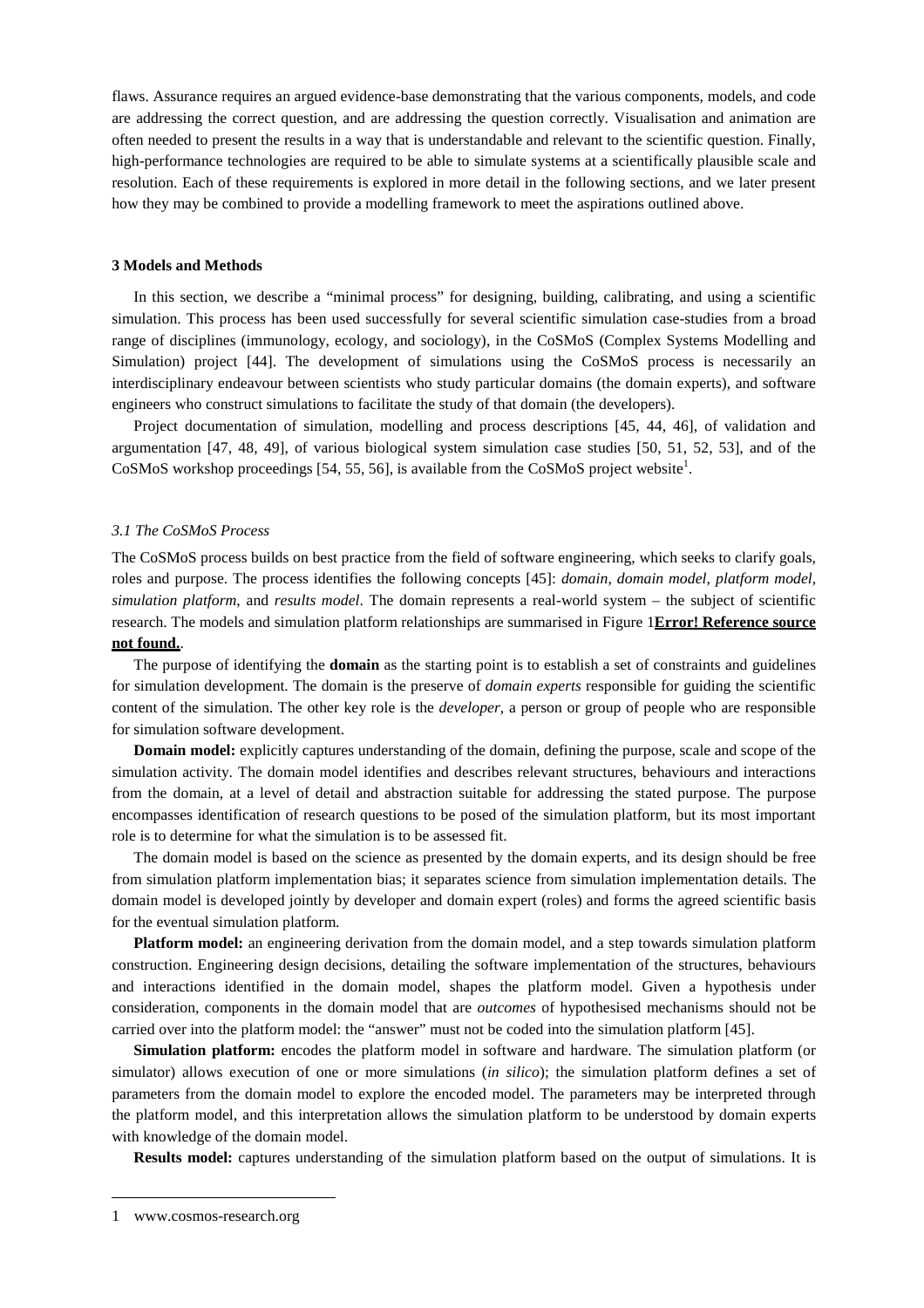this results model that enables interpretation of simulation results by domain experts. The results model is constructed by experimentation and observation of simulations, and might comprise data output streams, including dynamic data, statistical analyses and qualitative or subjective observations. Results are then viewed through the lens of the results model and so may be compared to the domain model. Interpretation of the results model can suggest new experiments to undertake, both *in silico* and in the real domain.



**Figure 1:** Relationship between the domain, models and simulation platform, where arrows represent flows of information. These are all framed by the research context.

These models provide arenas within which different facets of the construction and use of the simulation platform may be explored by domain expert(s) and developer(s), and to consider the important interfacing between the simulation platform and the domain. By using a principled approach to simulation, the research is ultimately open to peer review, and provides a basis for scientific reproducibility.

The development and transition through the concepts identified in the CoSMoS process, together with the starting domain, can be thought of as establishing the *research context*.

**Research context:** identifies and records high-level motivations or goals, research questions, hypotheses, general definitions, and success criteria (how to tell whether the simulation has been successful). The scope of the research both captures simulation validation requirements and guides how simulation results may be interpreted and applied.

#### *3.2 Software Engineering for Simulation*

Using the CoSMoS process to develop models and simulations includes using software engineering best practice. This section summarises two key issues that arise specifically in the development of software.

**Design decisions:** in moving from abstract models (such as a domain model) to code (i.e. a simulator, via a platform model design), there are many decisions to be taken. Those which concern implementation choices are as important as those which concern representation of scientific concepts in terms of understanding the simulation. For example, implementing communication between agents using the facilities provided by a particular programming model necessarily limits the kinds of interactions which can take place. Almost all simulation developers make decisions regarding the quantisation of time (and often also space) which fundamentally change the basis of interaction – but it is often difficult to measure the possible effects of representing continuous parameters with arbitrary quantisations [57]. Whilst it is impossible to know all the implications of most engineering design decisions, it is possible to record those that are made explicitly, and to build up catalogues of limitations, and of the understanding of how to manage the limitations. Software engineering design decisions are part of the research context, in the same way as scientific decisions.

**Verification activities:** it is not sufficient to produce code: code must be verified. Verification refers to the correct construction of a product, and is typified by testing. However, software testing raises interesting challenges for simulation developers.

A typical testing regime requires establishing a suitable test suite: a set of static and dynamic tests, with predicted outcomes, that will challenge a sufficient part of the code. Truly exhaustive testing of software is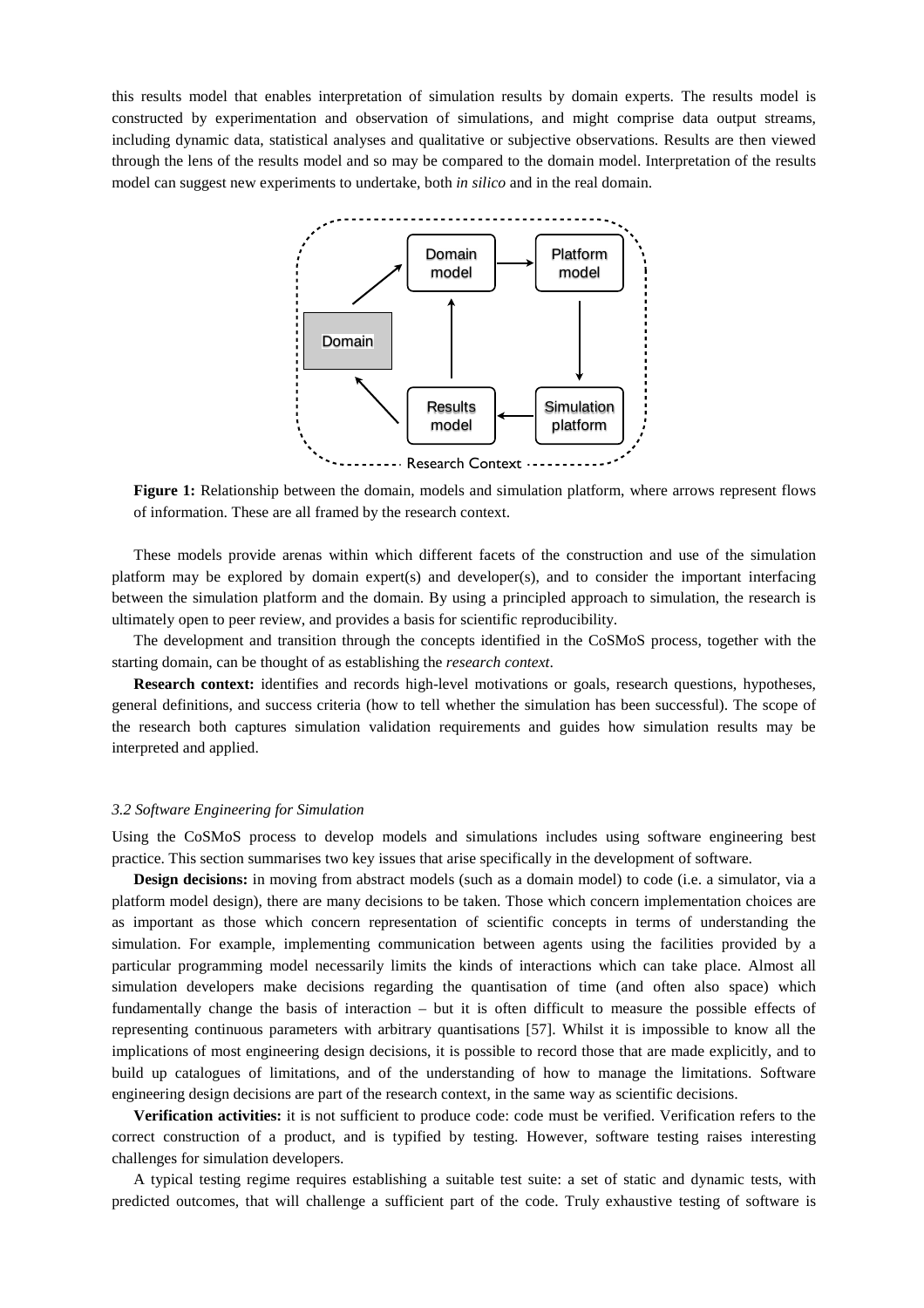possible only within limited domains, and is impractical in simulation owing to the complexity of typical control flows and data representations. All testing relies on being able to determine whether the expected result is obtained. In constructing simulations as scientific instruments, we can do conventional low-level code testing; however, determining whether the overall simulator behaviour is "expected" can only ever be subjective: *it looks right* [48].

To improve confidence in the subjective evaluation of the simulator, **calibration** is used. The principled design of a simulator for scientific research should give a record of how domain concepts map to program concepts. Domain experts then need to be able to produce data from the domain which can be used as inputs to simulation experiments, and the data that represents the expected scientific results. Calibration experiments allow the developers to adjust parameters (in scientifically-legitimate ways) and tune the simulator. In an ideal situation, where mappings between domain and simulator concepts are clear, and good scientific data exists, calibration demonstrates the typical alignment and variation between simulator and reality: exploratory simulation experiments can then be run with a good chance of being able to interpret the results.

There are many practical problems with calibration. Some of these are:

- Weak mappings between domain and simulator concepts: efficient simulation requires simplification; simplification means that simulator concepts represent many domain concepts, and many domain concepts are only implicitly represented [58].
- Unsuitable scientific data: a simulator is a logical machine; a domain involves natural systems which, even when constrained in a laboratory, are not measurable to the same extent or at the same accuracy as a logical machine. For example, in one CoSMoS study, modelling a particular immune response in mice [53], the scientists measure success by whether the mouse survives: what does it mean for a simulation to be "dead"?
- Mismatches: calibration assumes that the structures, behaviours and interactions of the simulator are adequate matches to the structures, behaviours and interactions of the domain (within the above limitations) – but what if we got it wrong? Complex systems are capable of producing wildly different behaviours from the same system, and strikingly similar behaviours from very different systems [44]!

This brief review of software engineering as applied to simulation exposes many of the pitfalls that await the developer of simulation as a scientific instrument. There is no firm solution to these problems. Instead, the next section proposes an approach that allows the domain experts and developers to capture and analyse their understanding and their *confidence* in a simulator.

# **4 Validity Argumentation**

The principled approach to simulation development shifts the focus of development from the technical challenges to the decisions, assumptions and justifications that arise: the focus is on the establishment of the research context for use in interpreting simulation results. In this setting, the validity of the simulation can be expressed as an argument: what rationale can be proposed, and what evidence can be put forward, to substantiate a claim that the simulator is *fit for purpose*.

Argumentation approaches have been used in critical systems engineering: they are widely used in safety cases, for instance for airworthiness [59]. However, argumentation for validity is slightly different from the conventional safety case use. A validity argument will express the developers' and domain experts' confidence in the simulator, and will also expose limitations and uncertainties [58].

A number of examples of CoSMoS simulation have presented parts of their validity argument in Goal Structuring Notation (GSN) [60, 61, 62]. This notation summarises the claims, strategy, and evidence on which the validity argument rests, and allows context, assumptions and justifications to be signalled. The GSN argument acts as a structure and index to the substance of an argument, and also shows where the argument is incomplete.

Figure 2 shows part of an argument prepared during development of a simulation. The top claim, that the simulation is *suitable for the intended research* references out to a paper that describes the purpose of the research: in summary, this is to simulate a particular model of cell division and differentiation in the prostate, in a way that would be suitable for study of mutation in the development of cancer-like profiles. The validity is argued over three elements (Strategy 1): the biological basis of the simulation – which is partly elaborated,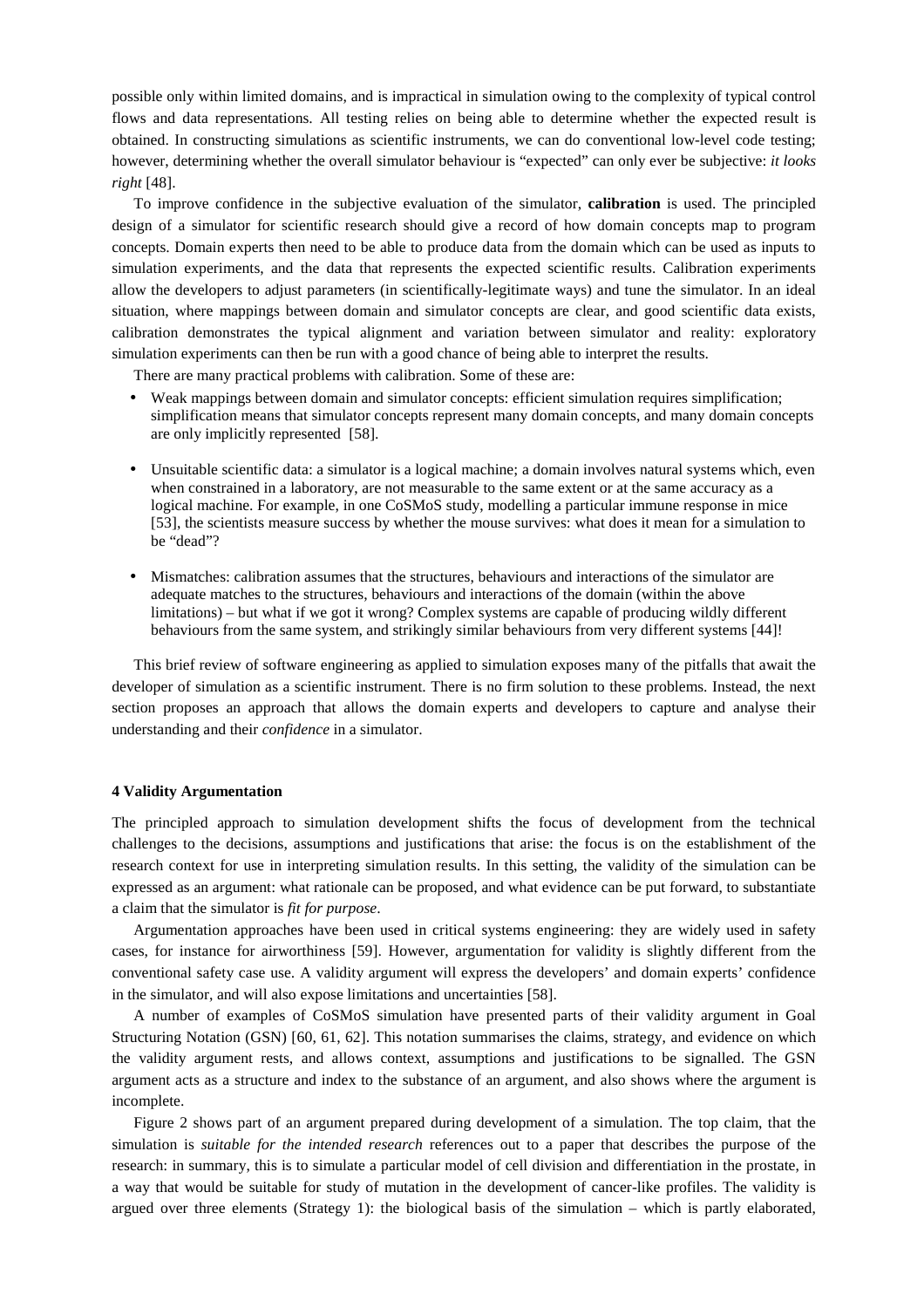pointing to a systematic consideration of the domain concepts, and of the scope and scale of the simulation; the software engineering – which went on to address development approach, verification, and calibration; and consistency of results – unexpanded since the simulator was incomplete when the argument was prepared [58].



**Figure 2:** An extract from the validity argument for the prostate cell modelling simulation [58]. The argument comprises claims and strategies used to address them. Claims appended with diamonds are not expanded. Additional GSN notations can express evidence ("solutions"), assumptions, justifications. Arguments can be modularised, and generic argument patterns can be instantiated, to support reuse.

The argument that this simulation is fit for purpose is not a permanent or conclusive validation: it depends on the purpose, the people involved in development and use of the simulation, the intended use of the results. An argument structure may have to be modified during development. If the purpose of the simulation is expanded or changed, the argument must be revised – as must much of the design rationale (assumptions, justifications) of the simulator.

An argument is "complete" when each claim and subclaim is supported by evidence. In validity argumentation, this raises two questions: what is evidence, and when is it necessary to argue as far as evidence. Evidence is anything that, in the opinion of those involved, demonstrates a claim. In the case of results consistency (Claim 1.3), for instance, the further argument would establish which results, and a statistical analysis that can show consistency: the evidence would be the data characteristics needed to demonstrate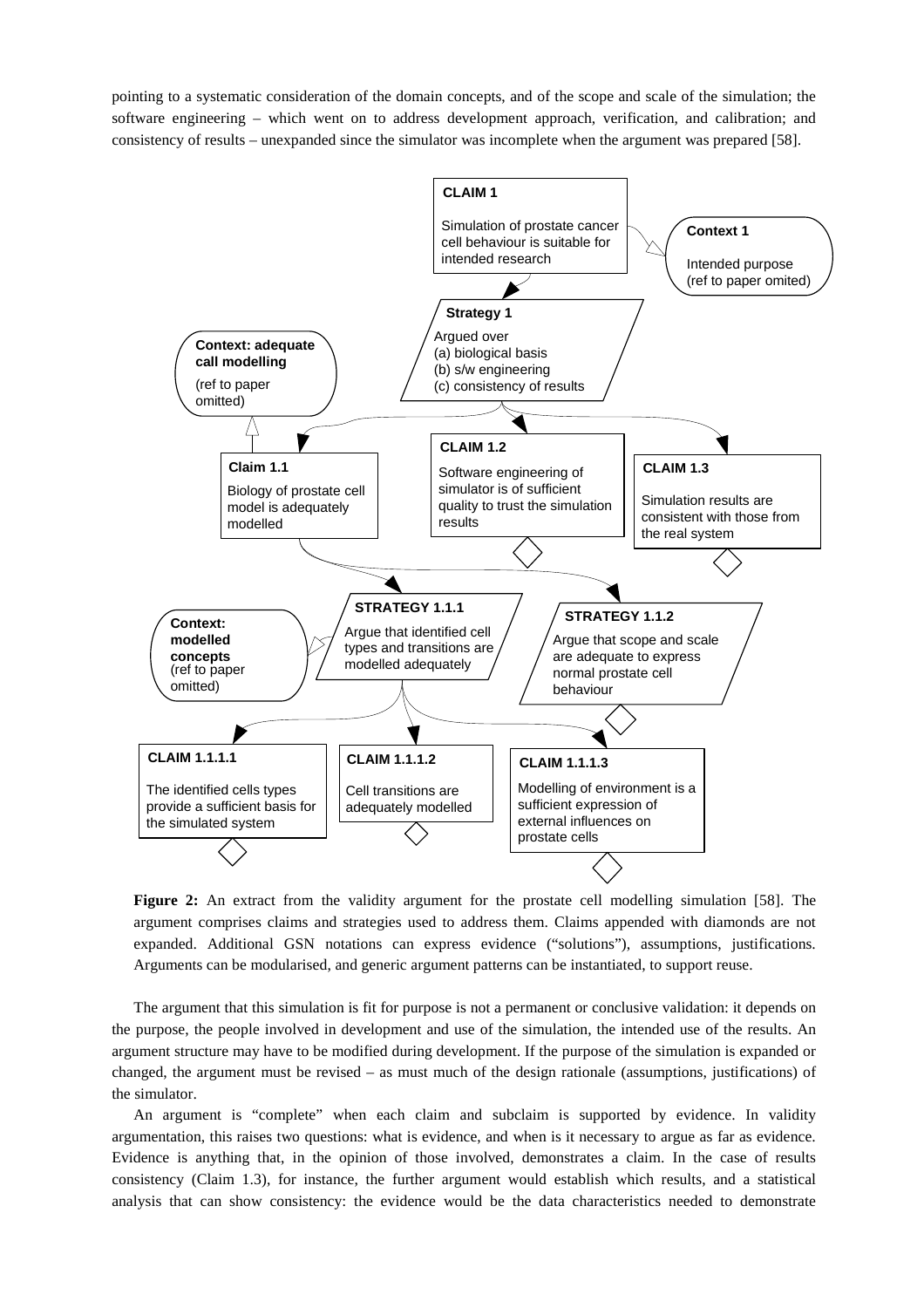appropriate use of the statistic, and statistical results. Claims such as Claim 1.1.1.2 (adequate modelling of cell transitions) could be evidenced by the notes of meetings where domain experts reviewed the developers' design decisions in relation to cell transitions. If more detail is required, they could be broken down further to explore the biological and engineering connotations of the representation of each cell transition included – and not included – in the domain and platform models.

In terms of completing arguments – all the way to the identification of evidence – it is often unnecessary to present the whole argument (this is a key difference with, for example, safety case argument, where the purpose is to establish the evidence that supports the claims). The guiding principle is that those who need to be satisfied must be satisfied. For example, the simulator to which Figure 2 relates is a vehicle for exploring hypotheses. Simulation results are used to target scientific experimentation, and the scientific results come from laboratory study: the validity argument is incomplete, but establishes that the simulator is good enough for exploring hypotheses.

### **5 Interactive Visualisation**

In our short review of models that describe large-scale signalling networks (Section 2), we revealed the complexity involved in doing so: models may have tens or hundreds of equations and parameters. These models describe the sequences of protein activations through the signalling network, so characterising the system response to external input signals. These networks are thus temporally dynamic and complex behaviours may emerge, especially in systems that have feedback loops. In addition to model size and the possibility of emergent complex system-scale dynamics, many of the model parameters are unknown. Because of the size of the possible parameter space, parameter estimation methods are often coupled to approaches from artificial intelligence to fit values to unknowns, and sensitivity analysis may be employed to explore the consequences of variations to those parameter values, including those that are estimated. Consequently, models are large, have complex behaviours and have inherent uncertainty and so model interpretation is challenging. As noted in the CoSMoS process (Section 3), the platform model should include instrumentation and interfaces that can support model interpretation.

With respect to signalling models, visual representations may help address this challenge: human visual perception routinely copes with large amounts of input data, effortlessly parsing complex and confusing sensory stimuli into coherent and meaningful perceptual objects. Specifically, pattern-recognition abilities of human cognition make visualisation an effective method for understanding complex models [63]. Visual exploratory data analysis is concerned with detecting and describing patterns and relations in data [64], such as outliers, trends and clusters [65]. The idea of visualising abstract data for analysis and exploration is not new [66], but a focused research effort in visualisation design and usage, as a separate discipline of visual analytics, has only recently been recognised as an area of scientific endeavour in its own right, helping analysts to "detect the expected and discover the unexpected" [67]. Visual analytics seeks to ensure that visualisations are efficient and fit for purpose, since poor visualisations may offer no insight or worse still mislead [64], and is made possible by advances in the understanding of human perception and cognition processes [63]. Visual analytics supports the design of tools that presents data in a way that is optimised for human perception, and provides objective benchmarking of tool performance in terms of efficacy in conveying relevant information.

One area of visual analytics that is especially relevant here is visualisation of networks, i.e. data that consists of (dynamic) connections among objects. Diverse areas such as computer network topology, social network analysis and organised crime investigation deal with this type of data, and research in network visualisation focuses on both computational and perceptual efficiency [68, 69]. Network layout – placing nodes and edges in two- or three-dimensional space – may be effected either manually, by allowing the user to edit the network layout, or automatically, using algorithms based on heuristics [68]. Manual layout is relatively easy to implement but visualisation construction is a time-consuming process even for relatively small networks. More importantly, complete user control impedes discovery of unexpected information. In contrast, automated layout schemes are fast, scalable to very large networks and often generate unexpected insights, but rely heavily on the choice of appropriate heuristics; non-intuitive automated layout can mislead the analyst. A promising approach is to combine the two, i.e. starting with a network that is automatically laid out and allowing the analyst to adjust the layout, incorporating their own expertise and insights. One such algorithm is based on a force-spring metaphor: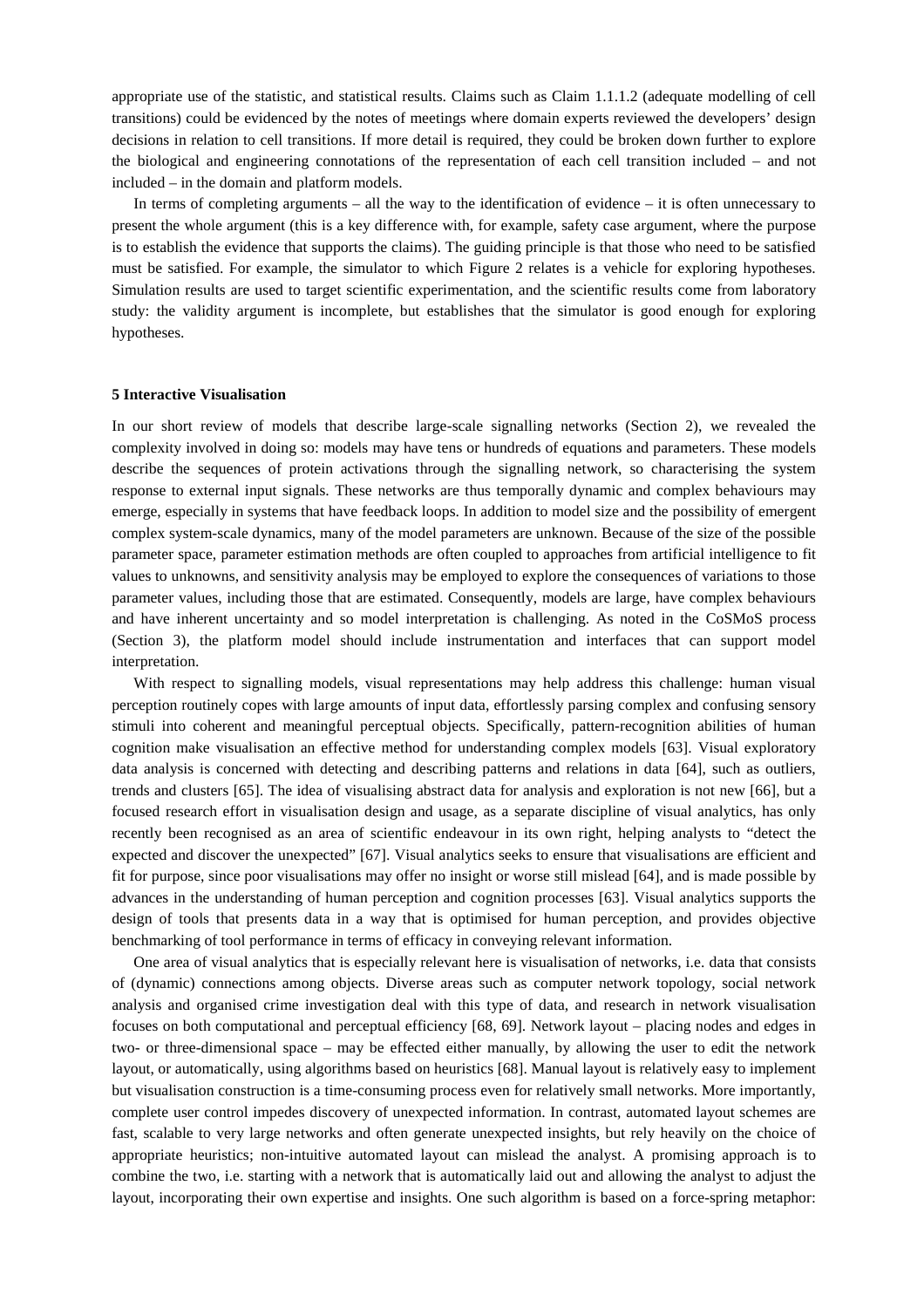every connection acts as a spring, pulling the connected nodes together, while node that are too close to each other repel, to prevent uninformative aggregations. This algorithm creates a network layout that dynamically self-organises, visualising interconnectivity as proximity [70]. Additionally, user interaction is more effective than observation alone in enabling understanding of system dynamics since it involves using visuo-motor multimodal cognitive mechanisms [71].

We are currently developing an interactive visual exploratory tool to aid understanding of cellular signalling models, utilising the full graphical, computational and interactive capabilities of modern computers. Currently, the development of visual tools for signalling networks (e.g. [72]) is focused upon providing support to model builders. Thus most existing applications present data in a format for modellers to be used by modellers, such as the Systems Biology Graphical Notation [73], and offer extensive model editing and validation interfaces. Our focus, instead, is to provide tools for the biological community who need to understand and use models that were pre-built and verified by modellers, for focused *in silico* exploration and experimentation. The tool is based on Systems Biology Markup Language (SBML), a de-facto standard of describing such models [74]. It visualises the model as a self-organised 3D network of species connected by reactions governed by ODEs (see Figure 3**Error! Reference source not found.** for a 2D snapshot in time).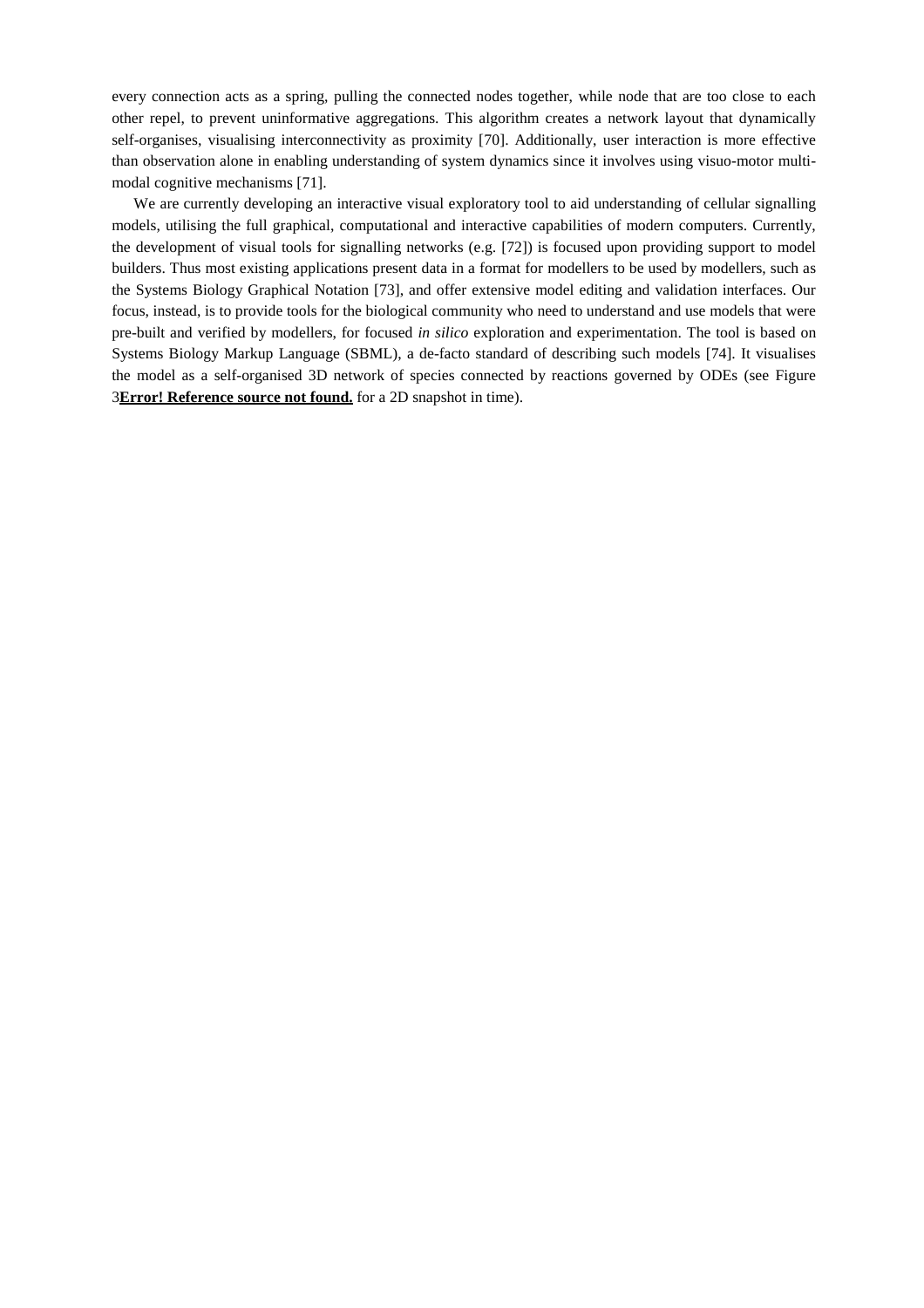

**Figure 3:** Snapshots of the 3D SBML-based visualisation of RAF/MEK/ERK and PI3K/PTEN/AKT pathway signalling dynamics [11]. Images show the network dynamics without (upper) and with (lower) 2C4 application. A) The concentration of 2C4 in the system. B) The signalling activity of the PI3K/PTEN/AKT pathway. C) concentrations of ppAKT and associated complexes. Both B) and C) are reduced as a consequence of 2C4 application (A). Plus and Play buttons at the top right allow addition of drug interventions and play/pause functionality respectively. Adjacent slider bars are controls for visualisation speed and progress through the simulation.

The main power of this new tool lies in its ability to interactively visualise the temporal dynamics of reactions in the model, including selecting among different modelled scenarios. The tool represents dynamics in a way that allows easy recognition of temporal patterns in the model through motion: temporal dynamics are depicted by changing colour saturation and opacity of the species (nodes) and reaction connections (edges). The network components themselves are visualised in a simplified visual style similar to biology textbooks. This is,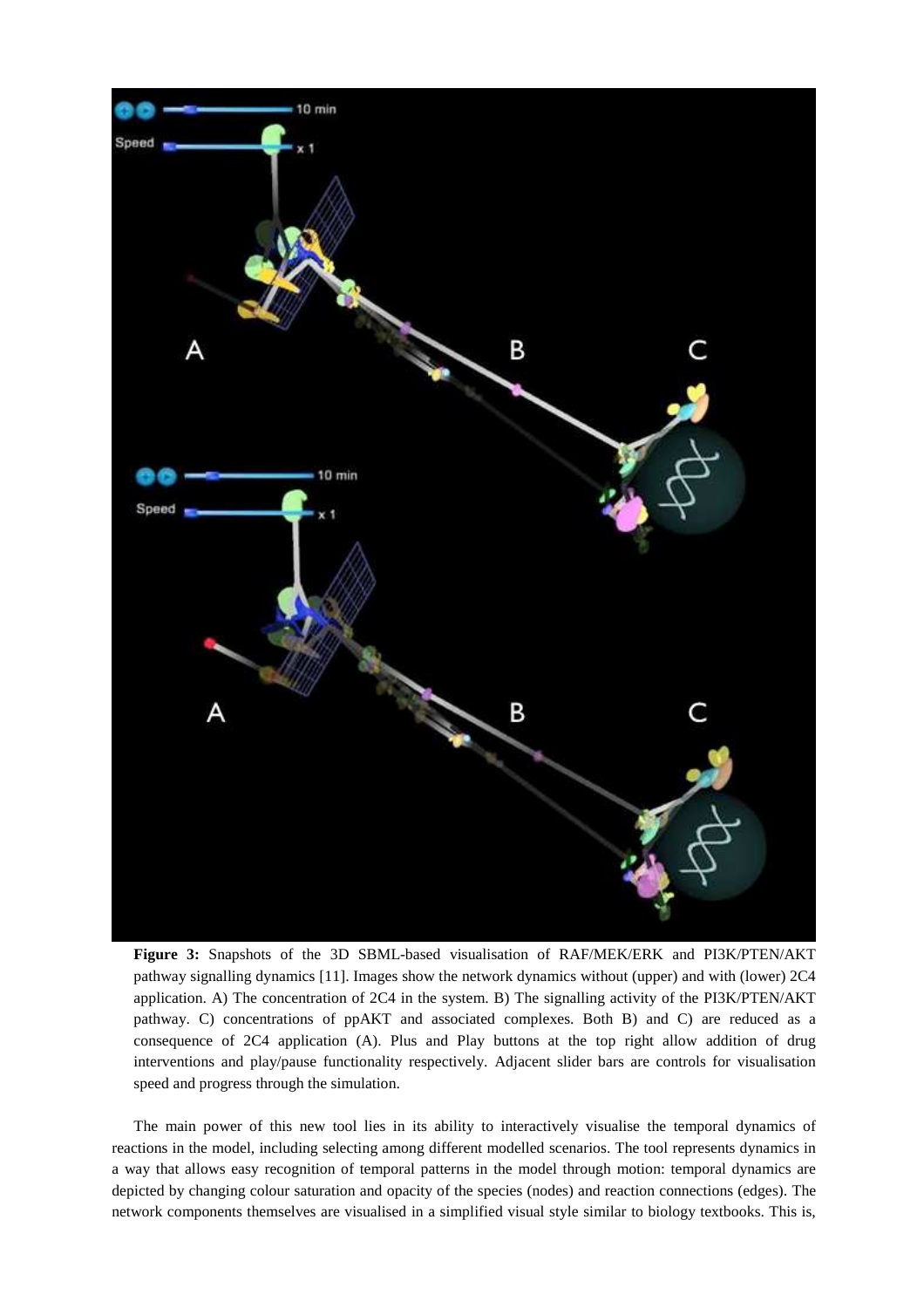again, aimed at making the models more intuitively comprehensible for domain experts. The initial layout is automated (and may subsequently be manipulated manually), based on a custom-built version of a spring-force algorithm, adapted for ternary connections which are common in signalling models (e.g. catalytic reactions) but not covered by generic spring-force algorithms that were developed for binary connections only. The layout is further constrained by the general placement of the species (e.g. cell membrane, cytosol, nucleus, etc.). The nucleus and the cell membrane are likewise visualised in the same abstracted textbook style. The next steps in the tool's evolution include usability trials with domain experts and through these trials a study of opportunities for alignment with Systems Biology Graphical Notation [73], a graphical format for representing signalling networks in a printed medium.

### **6 Scalable Simulation**

A simulation is an executable implementation of a model; it may be used to run preplanned experiments, or to interactively explore the behaviours of a system. The simulation must operate at appropriate scales in space and time in order to reproduce the system under study with an acceptable degree of fidelity. However, computational resources limit the degree to which we can scale up a simulation. One solution to this is to reduce the simulation's resource requirements by simplifying the model, but we must be certain that in doing so we are not discarding important aspects of the system's behaviour.

The alternative is to make more computational resources available to the simulation by *parallelising* it: dividing it up into multiple tasks that can be executed in concert by several processors. Modern computing systems with hyperthreaded and multicore processors are inherently parallel, capable of executing multiple tasks at once; making best use of these systems requires parallel programming.

Parallelising existing software is generally considered to be difficult, since it is up to the programmer to identify opportunities for safe parallel execution. However, the last ten years have seen a rise in the popularity of *concurrent programming* techniques, which use multiple flows of control within a program as a structuring device. Concurrent programming allows the programmer to structure their program according to the concurrent activities and interactions within the problem domain, just as object-oriented techniques allow the programmer to make use of domain entities and their operations. A concurrent *runtime system* then automatically arranges the efficient execution of the activities across the available computational resources. Modern runtime systems such as CCSP [75] and Threading Building Blocks [76] are able to manage millions of *lightweight threads* on a single computer.

Concurrent design techniques are intended to simplify the construction of software systems with a high degree of *natural concurrency* – those that involve many interacting activities, such as network servers, robotic control systems, and many kinds of scientific simulations. A concurrent simulation can give each entity its own flow of control, synchronising with other entities only when required by the model. Concurrent programming can therefore exploit natural concurrency to enable a high degree of parallel execution.

In addition, concurrent programming can simplify simulation programming. A sequential simulation must impose an artificial ordering upon the interactions within the system, potentially introducing unwanted biases into the simulation; for example, in a system where agents compete for shared resources, a common error is to give agents simulated early in the cycle an advantage over those that act later [47]. In a concurrent program, the ordering of events is constrained only by the modelled system itself.

A variety of different approaches to interaction exist within the field of concurrent programming. *Messagepassing*, where activities send messages to each other, has advantages for simulation. Message-passing techniques draw upon process calculi such as the π-calculus [77], which are also used to model behaviours and interactions in biological systems [78 ,79]. This can ease the translation of a model into a simulation. Erlang [80], Go [81] and Scala [82] are examples of languages designed to support message-passing. Alternatively, a general-purpose language can be used in conjunction with libraries such as JCSP [83] or MPI [84].

The semantics of message-passing are similar to those of network communication, allowing a concurrent program to be *distributed* transparently across a cluster of computers. Communication across a network has a considerably higher latency than local communication, but standard distributed programming techniques – such as the use of local proxies [85] and pipelined protocols [86] – can be applied to minimise these overheads, while runtime system integration allows activities to run while others are waiting for network communications [87,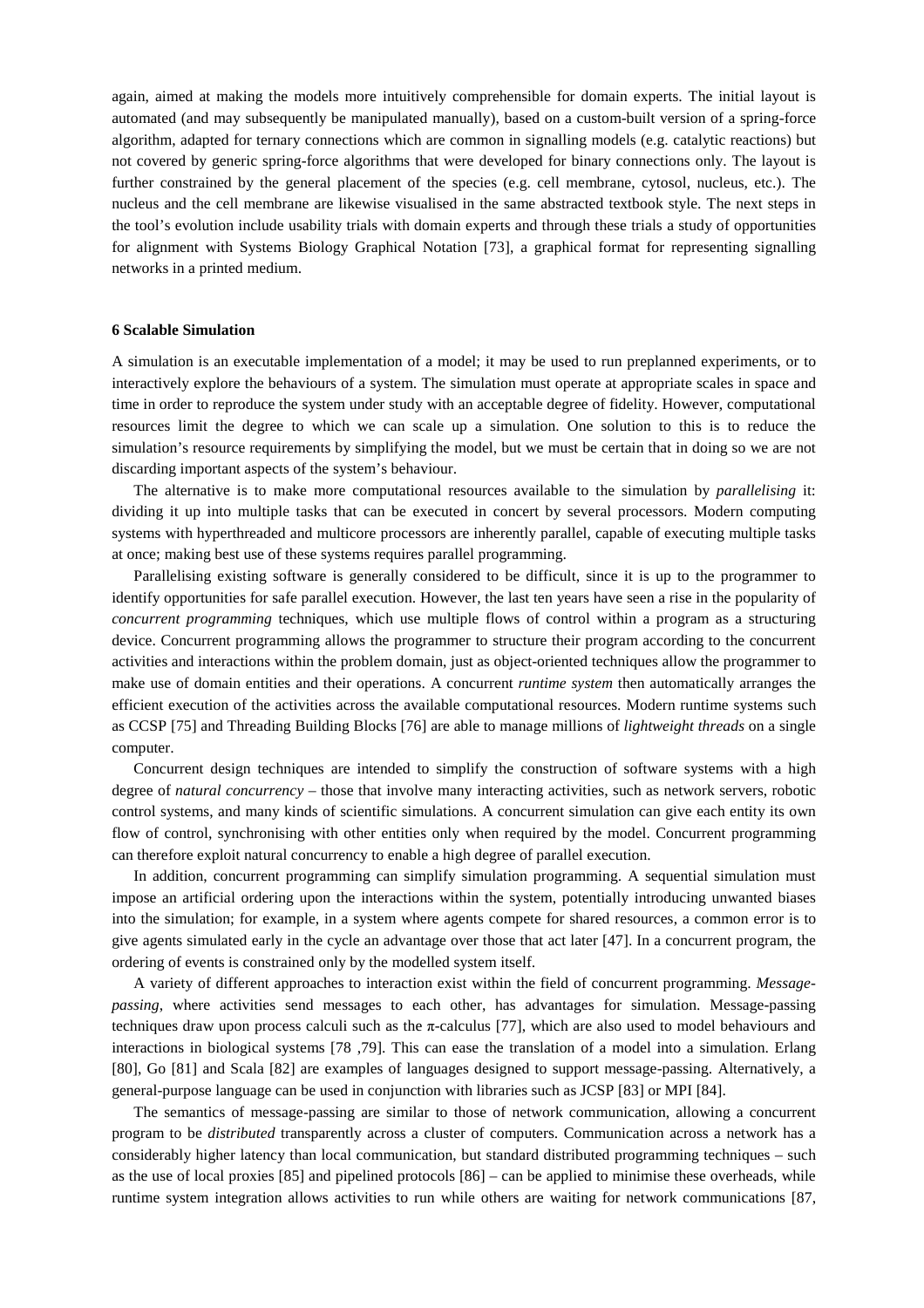88]. CoSMoS has developed design patterns for efficient distributed simulation using message-passing techniques [89]; ongoing work includes new approaches to temporal synchronisation in distributed simulations [90].

Building a simulation using concurrent and distributed techniques often results in worse performance when executing on a single processor: despite recent developments in processor technology to support parallel programming, managing concurrent activities still has a measurable overhead. The value of a concurrent simulation in performance terms comes from its *scalability*: it can take advantage of additional computational resources to run larger or faster simulations. A carefully-constructed concurrent simulation can show near-linear scalability, meaning that its overall performance is roughly proportional to the amount of CPU time available [89]. Achieving this requires the avoidance of performance bottlenecks [57] and the use of intelligent runtime load-balancing [75].

For simulations with especially large computational requirements, we would like to make use of *cloud computing* resources, which allow large numbers of machines to be rented as required. Interest in cloud technology for high-performance computing is growing, with suppliers such as Amazon offering cloud systems with fast multicore CPUs and programmable graphics processing units [91]. While the techniques we have developed for distributed computing can be applied to geographically-distributed cloud systems, communication latencies are higher and more variable than in conventional clusters. Cloud computing is presently most useful for applications with limited communication, such as calibration and sensitivity analysis; future work will investigate the use of cloud resources for interactive simulation.

To make a simulation useful, we must be able to feed data into it and analyse its results. It is also frequently necessary to couple multiple simulations together – for example, to combine a coarse-grained model of weather with a fine-grained model of agent behaviour describing responses to changes in the weather. Existing simulation environments such as MASON [92] provide integrated facilities for simulation and analysis in a single programming language, but different languages are better suited for particular tasks; for example, we might write our core simulation in C++, but generate environmental conditions with MATLAB, and visualise its output using Processing. Early CoSMoS work identified a need for a framework that manages the interactions between these different environments [93]. The CoSMoS *Uchuu* framework, currently under development, provides simulation, visualisation and analysis clients with access to a shared store of objects, and keeps a historical record of object property values during the simulation, allowing a variety of simulation and analysis techniques at different temporal scales [94].

# **7 Linking Scales: from Cell to Tissue**

The concurrent design and parallel implementation techniques presented in Section 6 offer the potential for *in silico* upscaling from cell to tissue. This upscaling on the one hand affords the opportunity to link knowledge of cellular signalling with tumour formation in complex spatially structured environments and on the other attracts substantial challenges, both conceptually and practically.

In terms of opportunity, this cell representation can be a combination of detailed biological and biomechanical representations, encapsulating intra-cell signalling network information together with inter-cell interactions mediated by an extra-cellular matrix and impacted by spatial packing over time. For example, cells may be arranged in space in accordance with known tissue compartments [26], and that arrangement may be informed by 2D section and 3D MRI and OPT scans. Representation of inter-cell interactions can take account of state-of-the-art bio-mechanical models such as Ramis-Conde *et al.* [42]. Individual cells may be characterised by detailed representation of the essential signalling pathways, so characterising cell response to external input signals in terms of growth, mitosis, differentiation and apoptosis. This biological cell response may then impact and be impacted on by the local spatial environment. We can thus construct highly scalable models of biologically plausible cells arranged in biologically plausible structures that model cell behaviour (lifecycle), interactions (bio-mechanics) and response to therapeutic interventions (cellular signalling). Consequently, in principle, we can move toward the goal stated by Kreeger and Lauffenburger [21], i.e. to predict the effect of therapeutic intervention on integrated tissue structures. Indeed, because cells may be represented individually, questions of spatio-temporal heterogeneity may be posed: for example, predicting tumour behaviour and response to intervention in the presence of spatially distributed cancer subtypes [95].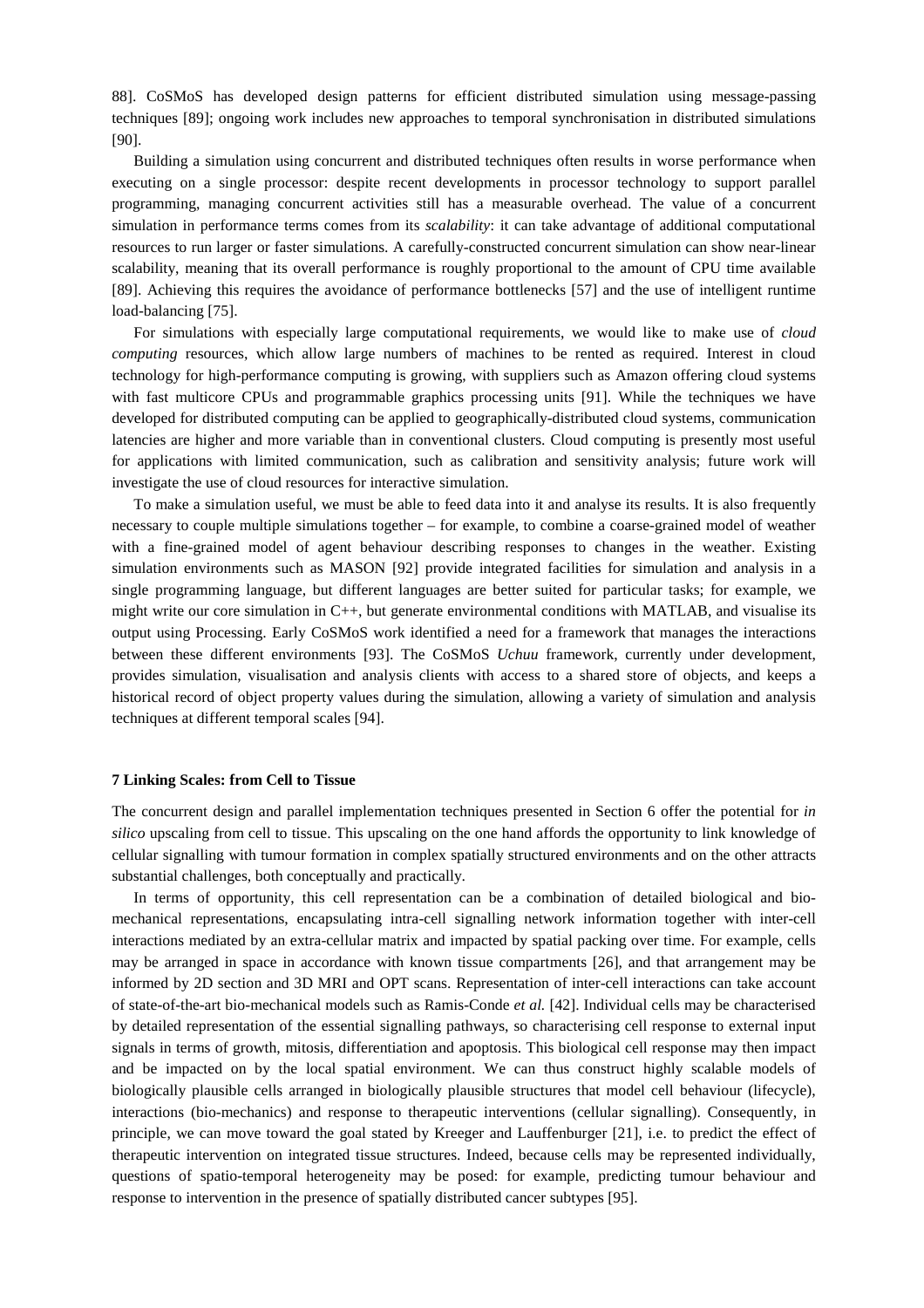While such scalable, detailed models might provide an exciting opportunity for *in silico* experimentation at realistic scales, their construction and exploitation is made particularly challenging by: 1) the overwhelming complexity and scale of the models; 2) uncertainty and change in the underpinning knowledge base and in the model construction; and 3) uncertainty in the model purpose and scope. To address these challenges, at least in part, we can turn to our modelling framework components.

Two key components of the first challenge are model detail and model interpretation. A pervasive challenge in all modelling endeavours is to decide upon the details of the system under study that are to be included in the model: the model complexity. Models of cell signalling networks are constructed from the current knowledge base of known interactions and comprise many network nodes arranged in complex topologies. In order to simulate many, many cells representing tissue structures it is desirable to simplify as much as possible the representation of the cell, and there are a number of techniques for undertaking this simplification including reduction, substitution and reformulation.

For example, Pachepsky *et al.* [96] undertake model reduction through sensitivity analysis to determine, under a particular model parameterisation, a greatly simplified model. In the original model, individual elements were described by 13 parameters; by undertaking systematic sensitivity analyses the new model required just two parameters to describe each individual element and model functioning was preserved. While this is an impressive reduction, the approach is only feasible on small-scale problems and depends on varying one parameter at a time. More recently, and for much larger models, Gibbons *et al.* [97] present a method that systematically substitutes model parameters with constants (fixed at mean values) without affecting model predictions. To assess the appropriateness of any substitution the method compares predictions between the original and the simplified model, and in to reduce the number of comparisons the method relies on a computational search process to optimise selection of individuals parameter or groups of parameters to replace/aggregate into a single fixed value. This method has been shown to reduce the both number of parameters in and computational demands of very large models where exhaustive search is prohibitive. Both methods depend on parameter redundancy to reduce model complexity and do not consider the underlying model architecture and the interplay among parameters.

In recognition of the importance of topology of models comprising networks generally, together with the observation that biological networks in particular exhibit scale-free properties [98], has led Barabàsi and colleagues to consider opportunities to control complex networks through a relatively small number of nodes [99]. This work seeks to identify driver nodes that are key controllers of network functioning: if the input to these nodes is known then the network functioning is known. The authors recognise the challenges of identifying such driver nodes in biological networks that have complex topologies. In particular they note that the number of driver nodes in such networks approaches the total number of network nodes. Clearly, this ratio offers little opportunity for network simplification. However, the building blocks are in place for further analyses including unravelling the interconnections among nodes in correlated networks [99]. This correlation approach may well offer a route for reformulation of network structure based on a network of "interactions of interactions among nodes" that may ultimately prove a useful lens through which to view network dynamics.

The above methods help reduce model complexity with respect to the single cell, but for multi-scale simulations it is important to simplify models of many cells. An approach that might be of some value here is that of coarse-graining of detail across regions of space. For example, Ptashnyk and Roose [100] describe the application of homogenisation theory to solute transport in soil. In recognition of the need to carry out simulations at realistic scales the authors note that direct up-scaling of fine-scale models of solute diffusion is computationally prohibitive. Homogenisation averages out, in a rigorous manner, fine-scale detail to enable derivation of a simplified model that remains valid at a large-scale by capturing the essential properties of that fine-scale. This is a valuable approach that has recently been shown to have value in understanding lymphatic drainage from tissue [101]. However, the application of homogenisation theory to systems that are not dominated by physical structure but by organisms, such as individual cell responses to drug action, is more challenging. We suggest that the powerful computational techniques proposed here are a valuable component in efforts to homogenise systems whose functioning is driven by individuals. In particular, we are able to simulate with finescale detail at large-scales and so we are able to determine the behaviour of those large-scale systems directly. We may then reverse engineer the process of averaging out detail increasingly towards simpler systems until system functioning is lost. In doing so, specific simulations can guide development of more generalisable mathematical approaches to homogenisation in highly complex systems.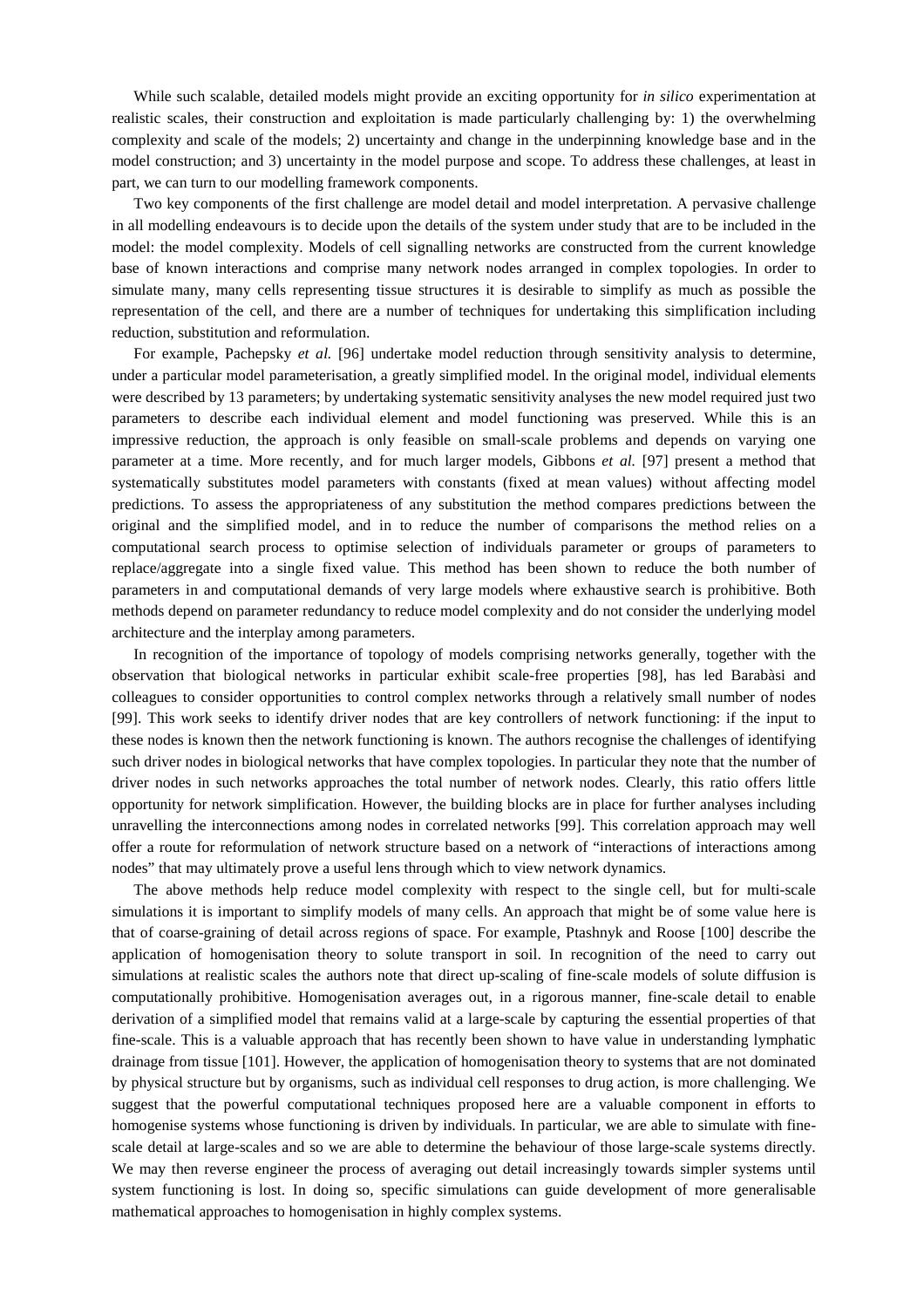Model interpretation may be supported by further developing the kind of interactive visualisation and visual analytic approach proposed in Section 5. Clearly in its present form, the visualisation only extends to a detailed depiction of the intra-cell signalling pathways. For multi-scale modelling we require a multi-scale visualisation, and for convenience here we use the terms micro-scale (cell), meso-scale (patch) and macro-scale (whole tissue/tumour). At the micro-scale, and within an overall macro-scale tissue structure, individual cells may be both interrogated (through modelling and single cell visualisation) and perturbed (through drug interventions and mutations) as described in Sections 5 and 2 respectively. At the meso-scale, regions of cells may be first selected interactively and similarly interrogated and perturbed at the patch-scale. The visualisation must report dynamics across that patch, depicting both aggregated behaviour and variation among cells, while allowing the option of probing individual cells in detail. Of note will be the need to depict inter-cell interactions within the patch and at the boundaries of that region to the rest of the tissue structure. Finally, we propose the same bulk-scale reporting and manipulation of scales of interest for the macro-scale, i.e. the whole (modelled) tissue section. This is technically demanding, but certainly no more so than the scalable simulation itself. The continued improvement in both graphics processing and peripheral device interaction capabilities will need to be exploited to the fullest. Most certainly the biggest challenge lies in visual interface and interaction design to ensure that visualisations are as effective, intuitive and fit for purpose as possible. Methodologies in visual analytics, including participatory design and evaluation, must be drawn on to ensure that the predictive power of such multi-scale models is relevant and accessible to domain stakeholders.

Validity argumentation (Section 4) offers an approach to help deal with the second challenge of uncertainty and change in the underpinning knowledge base. Modelling must be carried out with incomplete knowledge, and Fitzgerald *et al.* [31] reject the requirement for complete models in systems biology, citing Box's maxim: "all models are wrong but some are useful" [102]. Indeed, models have an important role in identifying the impact of those gaps [27], and so directing experimental endeavour. Validity argumentation, and in particular GSN, offers a scheme to explicate assumptions, including simplifications and omissions, in a rigorous manner. This scheme formalises the link between assumptions and the knowledge base, promoting transparency in both those parts of the model that are supported by evidence and those that are hypothesis-based. Both evidence- and hypothesisbased assumptions are, of course, entirely acceptable in modelling, but it is vital to distinguish one from another. Importantly, as the knowledge base evolves, GSN may also provide a way of systematically introducing, and recording the introduction of, new knowledge into the model. In turn, GSN also supports identification of the ramifications of new knowledge on model functioning through this explication.

The value added by validity argumentation is increased when modelling at multiple scales. Multi-scale modelling often requires integration of data from different sources and measured at different spatial and/or temporal scales. Such data collection may require different experimental protocols resulting in different relative scales for quantitative data, different environmental conditions and different measurement instrumentation. Validity argumentation cannot reconcile these scales, but makes explicit the assumptions underlying the steps taken, and any uncertainties introduced, in reconciling scales. Regardless of the scaling approaches outlined above, assumptions and uncertainties attracted by linking data derived at different spatio-temporal scales may be expressed through validity argumentation, which can inform development of scaling techniques themselves.

Changes in the available knowledge base may be limited to refinement of parameter values or they may impact model structure, e.g., experimental evidence of a new interaction. Changes to model structure are inherently pervasive, potentially impacting the entire model development process, including diagrammatic representation, design decisions and verification (Section 3). Although more complicated in nature, validity arguments may extend equally to such structural changes. More fundamentally, and with respect to the third challenge, new knowledge may impact on the purpose and scope of the model. The iterative cycle of experiment and theory seeks to generate new questions and these new questions may not be appropriate for the current model. Determining whether a model is fit for purpose is difficult, and the CoSMoS process supports this task. Separating out platform model from domain model facilitates a clearer process of reasoning about the purpose and scope of the model, since this is encapsulated in the (scientific) domain model alone (Section 3). Without this separation, purpose and scope become blurred with the (engineering) decisions of implementation encapsulated in the platform model. Similarly, by separating out the results model from the simulation platform itself it is easier to identify when new models are required. By limiting consideration to the domain (including experimental results) together with domain and results models, only those assumptions and evidence-base relating to scientific aspects of the model are reviewed in terms of being fit for purpose; all details and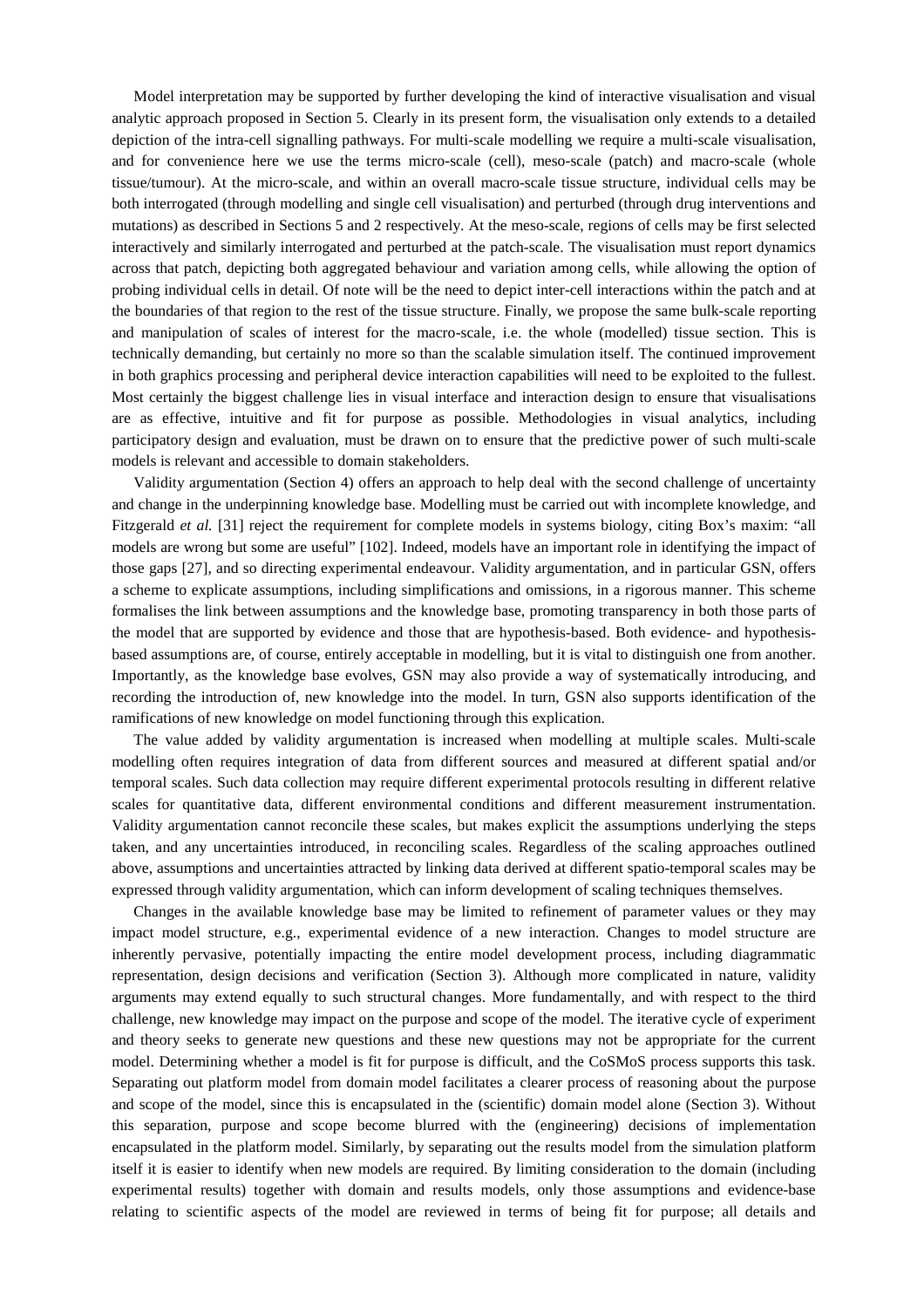assumptions necessary for model engineering are rightly ignored.

Model separation has particular value when dealing with multi-scale modelling. Multi-scale model development is especially challenging since it requires simultaneous integration of both different models and different data streams, and both models and data characterise separately processes at different spatial and/ or temporal scales. Consequently, there are two facets to reconcile: one scientific and one engineering. Scientifically, it is necessary to construct an independent domain model for each experimental system from which data is derived. Based on these multiple domain models, the interconnections among them may be identified and specified. These domain models and their interconnections in turn serve to inform and constrain the engineering-based implementation and integration of platform models. The detailed mechanics of model integration may thus be driven by scientific rationale, with software design decisions being made in that context.

Finally, the concept of model separation extends to consider the gap between *in vivo* and *in vitro* systems, a recognised issue largely dealt with by intuition [21]. Through model separation, the *in vivo* system is the domain, and its important characteristics the domain model. The platform model is the *in vitro* system and the experimental approach used to explore system functioning. The simulation platform is the experiment itself. In the same way as *in silico* results may be related to the domain model, the results model of the *in vitro* system may be compared with the *in vivo* domain model and ultimately the *in vivo* domain. This mapping of *in vivo* and *in vitro* domains onto the CoSMoS model affords the use of validity argumentation to explicate the assumptions made in the (model) *in vitro* system, and so may ease the translation from controlled *in vitro* investigations to *in vivo* clinical application.

### **8 Conclusion**

Although we argue for the use of simulation as a scientific instrument, the simulation itself is one remove from reality. There are additional sources of potential errors and limitations because of this:

- There may be bugs in the simulator code: the code is not a faithful implementation of the platform model.
- There may be bugs in the platform model: it might introduce invalid approximations or assumptions.
- There may be bugs in the domain model: it might not capture the understood domain correctly, or the domain might be misunderstood.
- The domain might not be understood well enough to build a sensible model: we cannot simulate what we do not know.

The use of rigorous software engineering techniques and validity arguments can mitigate, but never completely remove, these possibilities. Importantly, use of these techniques is non-trivial: they require specialised skills, and effort. If a simulation is to be used as a specialist scientific instrument, it needs to be crafted with all due care. Given that simulations are not generic, but each needs to be developed and argued within its specific research context, this implies that simulation is not a "quick and cheap" route to results (although it is still often quicker and cheaper than full wet-lab experimentation).

There are additional technology limitations. In particular, some abstractions and simplifications are ultimately driven by limitations in the computational power available, rather than by the research context. Although available computational power increases dramatically over time, it is still far from being able to cope with the sheer scale of biological complexity.

Notwithstanding these problems, the multi-disciplinary modelling framework proposed here, spanning complex systems modelling, computer science and visual analytics, has a number of clear benefits to systems biology modelling:

- **relevance** the separation out of models through the CoSMoS process (Section 3) makes clear the scope and purpose of simulations (domain model), separating these out from computer-based implementation decisions (platform model), and aids interpretation of model results with respect to the domain;
- **acceptance** modelling requires assumptions: it is important to be explicit about the evidence-base upon which assumptions are based, and more so in a field where new knowledge is generated continuously.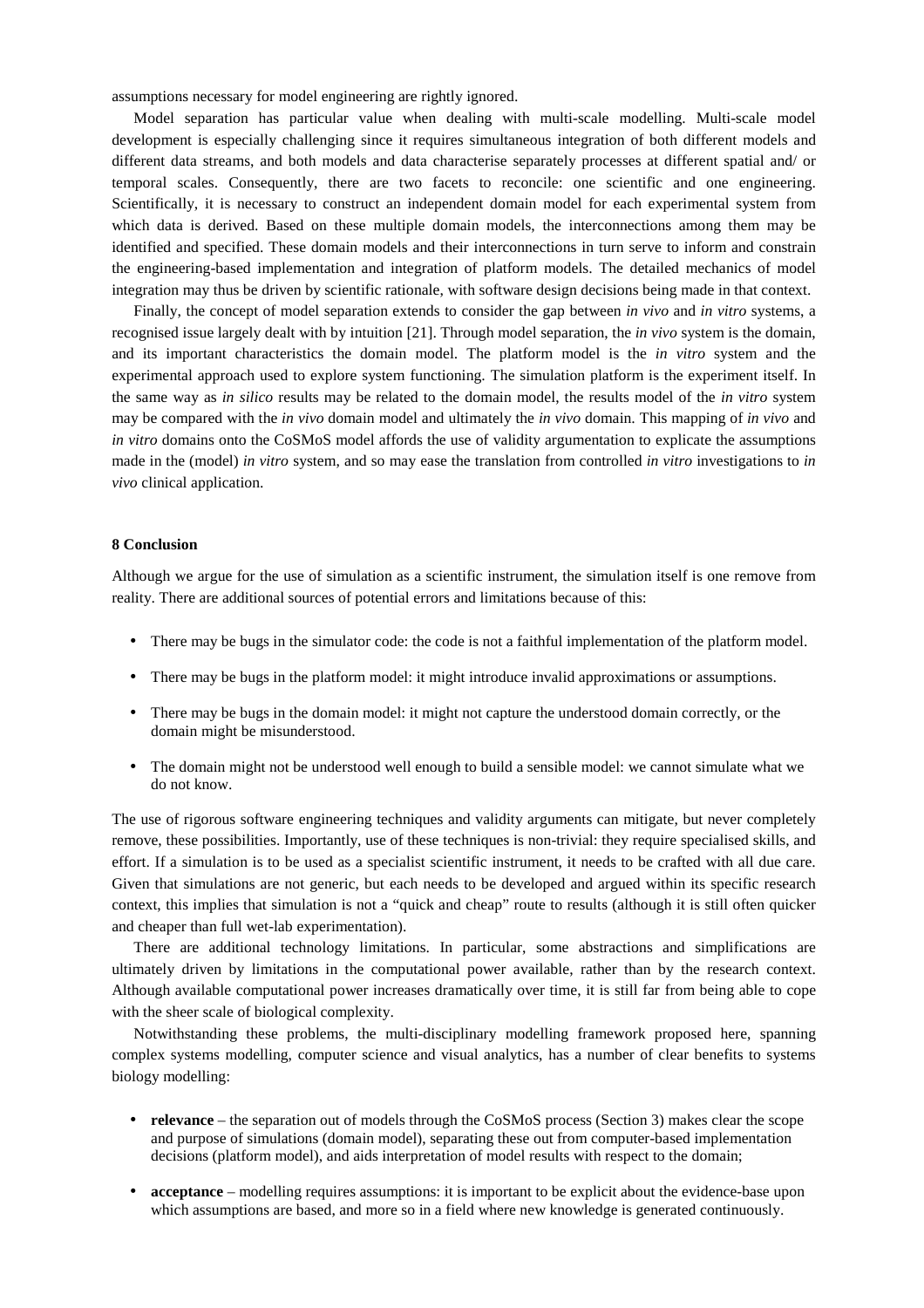Acceptance in a model is increased when it is understood and validity argumentation techniques (Section 4) provide a means to make explicit assumptions made, revealing the way in which knowledge is used;

- **availability** a central goal of modelling in cancer systems biology is to guide the domain expert, where models may inform diagnosis and prognosis, and/ or direct experimental effort. An important aspect of this is to make models available to domain experts, and interactive and dynamic visualisation of model dynamics (Section 5) allows model behaviour to be understood and explored in intuitive ways;
- **application** in order to translate detailed models of cellular signalling pathways derived from *in vitro* studies to clinical, *in vivo* tumour treatment several orders of magnitude in spatial scale must be bridged. The parallelisation scheme outlined (Section 6) has the potential to link scales through cluster-based simulations of multi-scale models.

The framework proposed here is both flexible and robust in the face of new discoveries. It is sufficiently flexible to capitalise on new knowledge, derived from experimental and modelling approaches, and on technical developments, in computational power and visualisation-interaction platforms, whilst being robust enough to systematically and transparently manage the introduction of such new knowledge into existing models as and when such knowledge becomes available.

### **Acknowledgements**

This work is part of the CoSMoS project, funded by EPSRC grants EP/E053505/1 and EP/E049419/1. Bown and Idowu acknowledge support from the Northwood Trust. Goltsov and Shovman acknowledge support from SICSA, the Scottish Informatics and Computer Science Alliance. Figure 2 refers to work supported by Program Grant support (to N. J. Maitland) from Yorkshire Cancer Research, by TRANSIT (EPSRC grant EP/F032749/1) through the York Centre for Complex Systems Analysis, and by CoSMoS.

Bown led the writing of the document and contributed to all sections. Bown, Polack and Stepney conceived the narrative of the paper. Stepney led writing of the Introduction. Deeni, Goltsov and Idowu co-wrote the Background review sections. Andrews and Stepney co-wrote the CoSMoS sections. Polack co-wrote the Validity Argumentation section. Shovman wrote the Interactive Visualisation. Sampson wrote the Scalable Simulation section. Bown wrote the section on Linking Scales. Bown and Stepney wrote the Conclusion.

### **References**

- [1] Timmer J. Keeping computers from ending science's reproducibility; 2010. http://arstechnica.com/science/news/2010/01/keeping-computers-from-ending-sciencesreproducibility.ars.
- [2] Sargent RG. Verification and validation of simulation models. In: 37th Winter Simulation Conference. ACM; 2005. pp 130–143.
- [3] Polack FAC, Hoverd T, Sampson AT, Stepney S, Timmis J. Complex systems models: engineering simulations. In: Bullock S, Noble J, Watson R, Bedau MA, editors. Artificial Life XI: Proceedings of the Eleventh International Conference on the Simulation and Synthesis of Living Systems. MIT Press, Cambridge, MA; 2008. pp 482–489.
- [4] Harrabin R. Climate science must be more open, say MPs [web page]; 2010. http://news.bbc.co.uk/1/hi/sci/tech/8595483.stm.
- [5] Hanahan D, Weinberg RA. Hallmarks of Cancer: The Next Generation. Cell. 2011;144(5):646–674.
- [6] Kholodenko BN, Hancock JF, Kolch W. Signalling ballet in space and time. Nature Reviews Molecular Cell Biology. 2010;(11):414–426.
- [7] Faratian D, Bartlett J. Predictive markers in breast cancer the future. Histopathology. 2008;52(1):91–98.
- [8] Kan Z, Jaiswal BS, Stinson J, Janakiraman V, Bhatt D, Stern HM, et al. Diverse somatic mutation patterns and pathway alterations in human cancers. Nature. 2010;466(7308):869–873.
- [9] Martinez-Outschoorn U, Trimmer C, Lin Z, Whitaker-Menezes D, Chiavarina B, Zhou J, et al. Autophagy in cancer associated fibroblasts promotes tumor cell survival: Role of hypoxia, HIF1 induction and NFB activation in the tumor stromal microenvironment. Cell Cycle. 2010;9(17):3515–3533.
- [10] Stratton MR. Exploring the Genomes of Cancer Cells: Progress and Promise. Science. 2011;331(6024):1553–1558.
- [11] Goltsov A, Faratian D, Langdon SP, Bown J, Goryanin I, Harrison DJ. Compensatory effects in the PI3K/PTEN/AKT signaling network following receptor tyrosine kinase inhibition. Cellular Signalling.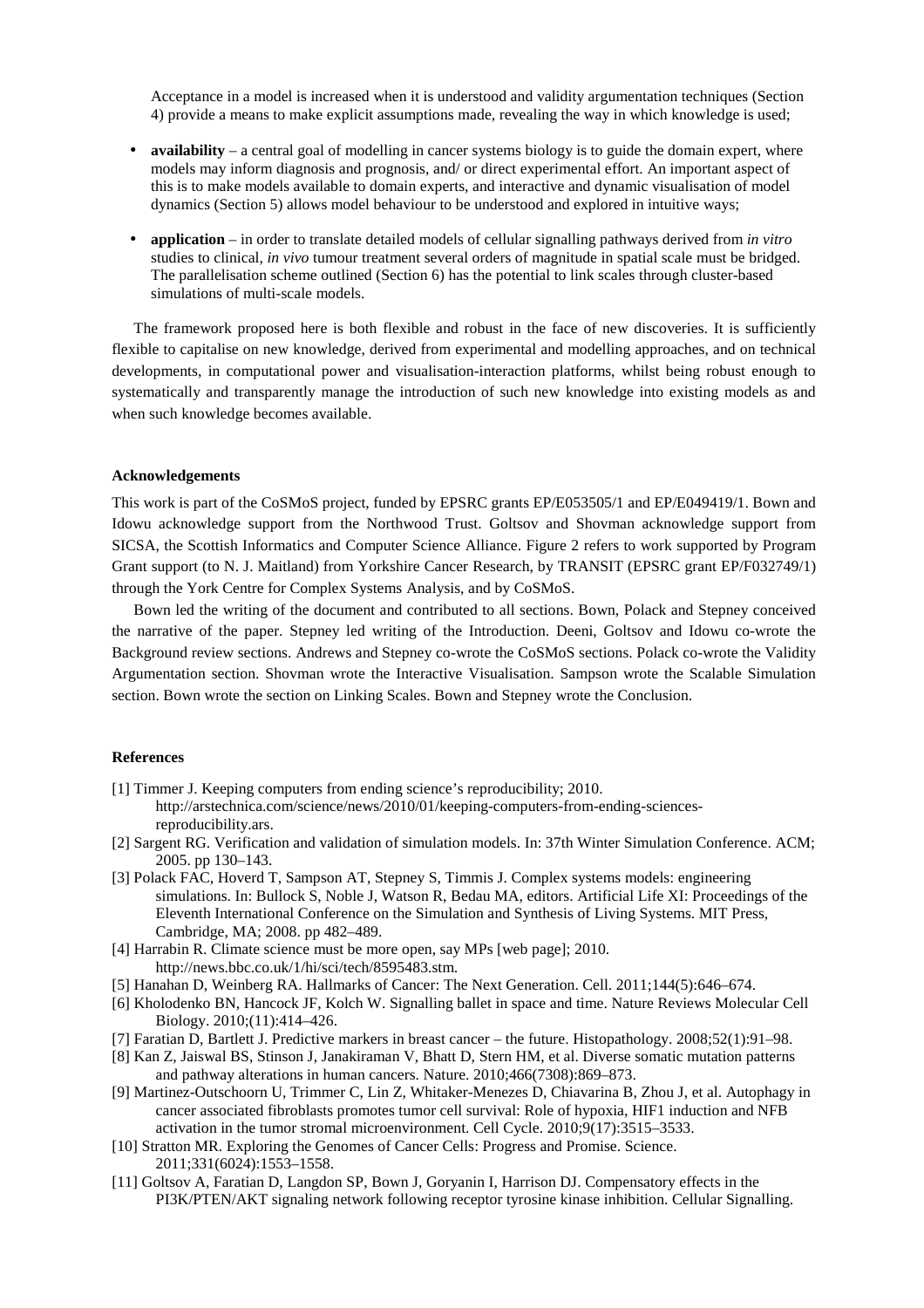2011;(23):407–416.

- [12] Isakoff SJ. Triple-Negative Breast Cancer: Role of Specific Chemotherapy Agents. The Cancer Journal. 2010;16(1):53–61.
- [13] Langdon SP, Smyth JF. Hormone therapy for epithelial ovarian cancer. Current Opinion in Oncology. 2008;20(5):548–553.
- [14] Prestwich RJ, Errington F, Hatfield P, Merrick AE, Ilett EJ, Selby PJ, et al. The Immune System is it Relevant to Cancer Development, Progression and Treatment? Clinical Oncology. 2008;20(2):101–112.
- [15] Baxevanis C, Perez S, Papamichail M. Combinatorial treatments including vaccines, chemotherapy and monoclonal antibodies for cancer therapy. Cancer Immunology, Immunotherapy. 2009;58(3):317–324.
- [16] Jeung HC, Rha SY, Im CK, Shin SJ, Ahn JB, Yang WI, et al. A randomized phase 2 study of docetaxel and S-1 versus docetaxel and cisplatin in advanced gastric cancer with an evaluation of SPARC expression for personalized therapy. Cancer. 2011;117(10):2050–2057.
- [17] Colleoni M, Viale G, Goldhirsch A. Lessons on responsiveness to adjuvant systemic therapies learned from the neoadjuvant setting. The Breast. 2009;18(Supplement 3):S137–S140.
- [18] Gallagher DJ, Kemeny N. Metastatic Colorectal Cancer: From Improved Survival to Potential Cure. Oncology. 2010;78(3–4):237–248.
- [19] Morita S, Okamoto I, Kobayashi K, Yamazaki K, Asahina H, Inoue A, et al. Combined Survival Analysis of Prospective Clinical Trials of Gefitinib for Non-Small Cell Lung Cancer with EGFR Mutations. Clinical Cancer Research. 2009;15(13):4493–4498.
- [20] Kitano H. Systems Biology: A Brief Overview. Science. 2002;(295):1662–1664.
- [21] Kreeger PK, Lauffenburger DA. Cancer systems biology: a network modeling perspective. Carciogenesis. 2009;31(1):2–8.
- [22] Aldridge BB, Burke JM, Lauffenburger DA, Sorger PK. Physiochemical modelling of cell signalling pathways. Nature Cell Biology. 2006;8(11):1195–1203.
- [23] Gilbert D, Fu H, Gu X, et al. Computational methodologies for modelling, analysis and simulation of signalling networks. Brief Bioinform. 2006;7(4):339–353.
- [24] Papin JA, Hunter T, Palsson BO, Subramaniam S. Reconstruction of cellular signalling networks and analysis of their properties. Nature Reviews Molecular Systems Biology. 2005;(6):99–111.
- [25] Citri A, Yarden Y. EGF-ERBB signalling: towards the systems level. Nature Reviews Molecular Cell Biology. 2006;(7):505–516.
- [26] Faratian D, Goltsov A, Lebedeva G, Moodie S, Mullen P, Kay C, et al. Systems biology reveals new strategies for personalising cancer medicine and confirms PTEN's role in resistance to trastuzumab. Cancer Research. 2009;(69):6713.
- [27] Brown KS, Hill CC, Calero GA, et al. The statistical mechanics of complex signalling networks: nerve growth factor signalling. Physical Biology. 2004;(1):184–195.
- [28] B K. Cell signalling dynamics in time and space. Nature Reviews Molecular Cell Biology. 2006;7(3):165– 176.
- [29] Clyde RG, Craig AL, de Breed L, et al. A novel ataxia-telangiectasia mutated autoregulatory feedback mechanism in murine embryonic stem cells. J R Soc Interface. 2009;6(41):1167–1177.
- [30] Blüthgen N, Legewie S, Kielbasa SM, et al. A systems biological approach suggests that transcriptional feedback regulation by dual-specificity phosphatase 6 shapes extracellular signal-related kinase activity in RAS-transformed fibroblasts. FEBS Journal. 2009;(276):1024–1035.
- [31] Fitzgerald JB, Schoeberl B, Nielsen UB, Sorger PK. Systems biology and combination therapy in the quest for clinical efficiency. Nature Chemical Biology. 2006;2(9):458–466.
- [32] Schoeberl B, Pace EA, Fitzgerald JB, Harms BD, Xu L, Nie L, et al. Therapeutically Targeting ErbB3: A Key Node in Ligand-Induced Activation of the ErbB Receptor-PI3K Axis. Science Signalling 2. 2009;2(77):ra31.
- [33] Chen WW, Schoeberl B, Jasper PJ, Niepel M, Nielsen UB, et al. Input-output behavior of ErbB signaling pathways as revealed by a mass action model trained against dynamic data. Molecular Systems Biology. 2009;(5):239.
- [34] Amit I, Wides R, Yarden Y. Evolvable signaling networks of receptor tyrosine kinases: relevance of robustness to malignancy and to cancer therapy. Molecular Systems Biology. 2007;(3):151.
- [35] Doyle III FJ, Stelling J. Systems interface biology. Journal of the Royal Society Interface. 2006;(3):603– 616.
- [36] Zi Z, Zheng Y, Rundell AE, Klipp E. SBML-SAT: a systems biology markup language (SBML) based sensitivity analysis tool. BMC Bioinformatics. 2008;(9):342.
- [37] Schoeberl B, et al. An ErbB3 Antibody, MM-121, Is Active in Cancers with Ligand-Dependent Activation. Cancer Research. 2010;70(6):2485–2494.
- [38] Nambiar PR, Gupta RR, Misra V. An "Omics" based survey of human colon cancer. Mutation Research/Fundamental and Molecular Mechanisms of Mutagenesis. 2010;693(1-2):3–18.
- [39] Yongliang Yang S, Adelstein J, Kassis AI. Target discovery from data mining approaches. Drug Discovery Today. 2009;14:147–154.
- [40] Voit EO. Models-of-data and models-of-processes in the post-genomic era. Math Biosci. 2002;(180):263–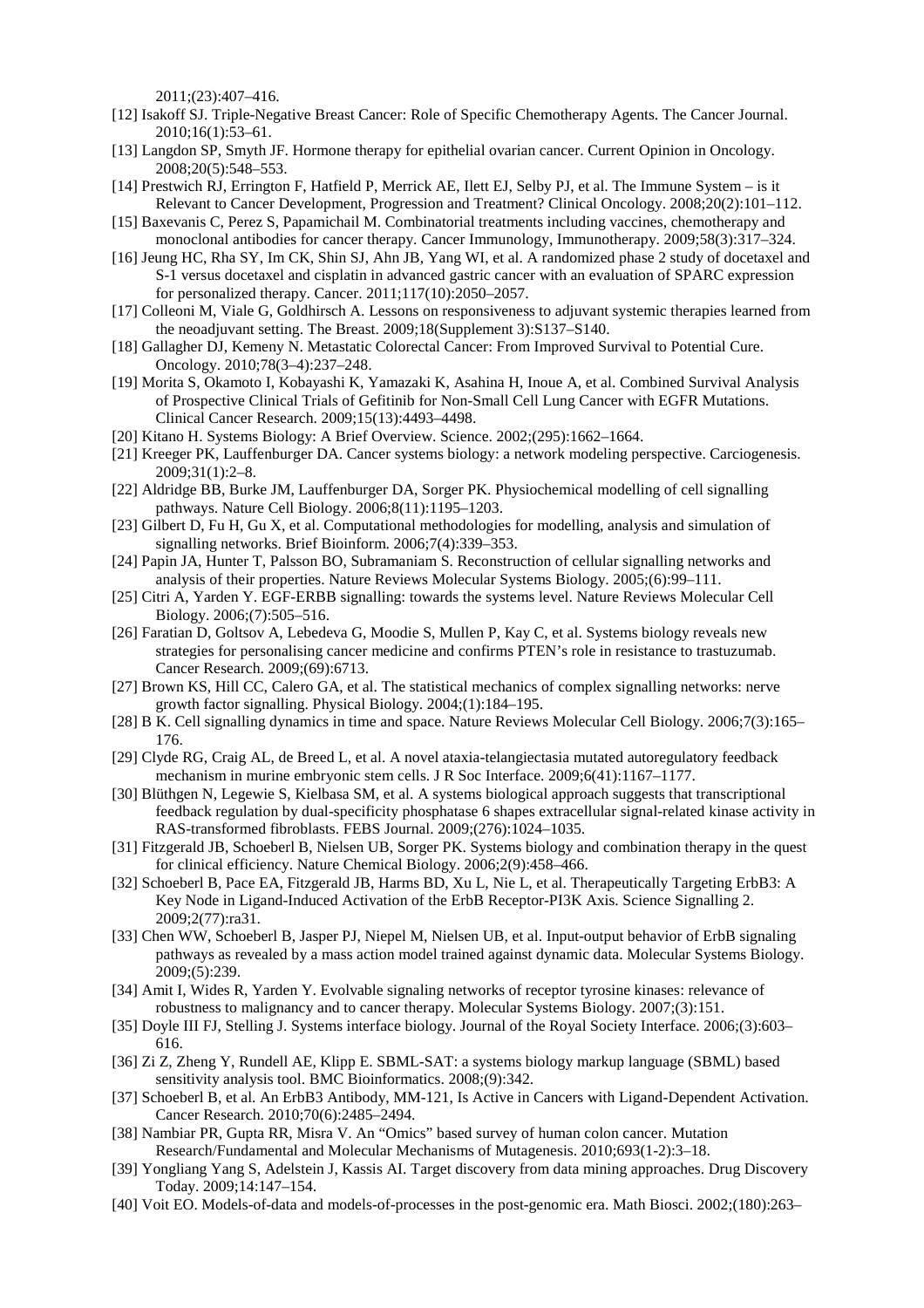274.

- [41] Nelson CM, Bissell MJ. Of Extracellular Matrix, Scaffolds, and Signaling: Tissue Architecture Regulates Development, Homeostasis, and Cancer. Annual Review of Cell and Developmental Biology. 2006;(22):287–309.
- [42] Ramis-Conde I, Chaplain MAJ, Anderson ARA, Drasdo D. Multi-scale modelling of cancer cell intravasation: the role of cadherins in metastasis. Phys Biol. 2009;6:016008.
- [43] Jamali Y, Azimi M, Mofrad MRK. A Sub-Cellular Viscoelastic Model for Cell Population Mechanics. PLoS ONE. 2010;5:e12097.
- [44] Polack FAC, Andrews PS, Ghetiu T, Read M, Stepney S, Timmis J, et al. Reflections on the Simulation of Complex Systems for Science. In: ICECCS 2010: Fifteenth IEEE International Conference on Engineering of Complex Computer Systems. IEEE Press; 2010. pp 276–285.
- [45] Andrews PS, Polack FAC, Sampson AT, Stepney S, Timmis J. The CoSMoS Process, Version 0.1: A Process for the Modelling and Simulation of Complex Systems. Department of Computer Science, University of York; 2010. YCS-2010-453.
- [46] Polack FAC, Andrews PS, Sampson AT. The engineering of concurrent simulations of complex systems. In: 2009 IEEE Congress on Evolutionary Computation (CEC 2009). IEEE Press; 2009. pp 217–224.
- [47] Ghetiu T, Alexander RD, Andrews PS, Polack FAC, Bown J. Equivalence Arguments for Complex Systems Simulations – A Case-Study. In: Stepney S, Welch PH, Andrews PS, Timmis J, editors. Proceedings of the 2009 Workshop on Complex Systems Modelling and Simulation, York, UK, August 2009. Luniver Press: 2009. pp 101–140.
- [48] Ghetiu T, Polack FAC, Bown JL. Argument-Driven Validation of Computer Simulations A Necessity Rather Than an Option. In: VALID 2010: The Second International Conference on Advances in System Testing and Validation Lifecycle. IEEE Press; 2010. pp 1–4.
- [49] Polack FAC. Arguing Validation of Simulations in Science. In: Stepney S, Welch PH, Andrews PS, Sampson AT, editors. Proceedings of the 2010 Workshop on Complex Systems Modelling and Simulation. Luniver Press; 2010. pp 51–74.
- [50] Flügge AJ, Timmis J, Andrews P, Moore J, Kaye P. Modelling and Simulation of Granuloma Formation in Visceral Leishmaniasis. In: 2009 IEEE Congress on Evolutionary Computation (CEC 2009). IEEE Press; 2009. pp 3052–3059.
- [51] Garnett P, Stepney S, Day F, Leyser O. Using the CoSMoS Process to Enhance an Executable Model of Auxin Transport Canalisation. In: Stepney S, Welch PH, Andrews PS, Sampson AT, editors. Proceedings of the 2010 Workshop on Complex Systems Modelling and Simulation. Luniver Press; 2010. pp 9–32.
- [52] Garnett P, Stepney S, Leyser O. Towards an Executable Model of Auxin Transport Canalisation. In: Stepney S, Polack F, Welch P, editors. Proceedings of the 2008 Workshop on Complex Systems Modelling and Simulation, York, UK, September 2008. Luniver Press; 2008. pp 63–91.
- [53] Read M, Andrews PS, Timmis J, Kumar V. A Domain Model of Experimental Autoimmune Encephalomyelitis. In: Stepney S, Welch PH, Andrews PS, Timmis J, editors. Proceedings of the 2009 Workshop on Complex Systems Modelling and Simulation, York, UK, August 2009. Luniver Press; 2009. pp 9–44.
- [54] Stepney S, Polack F, Welch P, editors. Proceedings of the 2008 Workshop on Complex Systems Modelling and Simulation, York, UK, September 2008. Luniver Press; 2008.
- [55] Stepney S, Welch PH, Andrews PS, Sampson AT, editors. Proceedings of the 2010 Workshop on Complex Systems Modelling and Simulation. Luniver Press; 2010.
- [56] Stepney S, Welch PH, Andrews PS, Timmis J, editors. Proceedings of the 2009 Workshop on Complex Systems Modelling and Simulation, York, UK, August 2009. Luniver Press; 2009.
- [57] Andrews PS, Sampson AT, Bjørndalen JM, Stepney S, Timmis J, Warren DN, et al. Investigating patterns for the process-oriented modelling and simulation of space in complex systems. In: Bullock S, Noble J, Watson R, Bedau MA, editors. Artificial Life XI: Proceedings of the Eleventh International Conference on the Simulation and Synthesis of Living Systems. MIT Press, Cambridge, MA; 2008. pp 17–24.
- [58] Polack FAC, Droop A, Garnett P, Ghetiu T, Stepney S. Simulation validation: exploring the suitability of a simulation of cell division and differentiation in the prostate. In: Proceedings of the 2011 Workshop on Complex Systems Modelling and Simulation. Luniver Press; 2011.
- [59] Lucas J. Safety Case Experiences from Harrier. In: Redmill F, Anderson T, editors. Improvements in System Safety. Springer; 2008. pp 77–91.
- [60] Wilson S, McDermid J, Fenelon P, Kirkham P. No More Spineless Safety Cases: A Structured Method and Comprehensive Tool Support for the Production of Safety Cases. In: Second International Conference on Control and Instrumentation in Nuclear Installations (INEC'95). Institute of Nuclear Engineers; 1995. .
- [61] Kelly TP. Arguing safety a systematic approach to managing safety cases [PhD thesis]. Department of Computer Science, University of York; 1999.
- [62] Alexander R, Alexander-Bown R, Kelly T. Engineering safety-critical complex systems. In: Stepney S, Polack F, Welch P, editors. Proceedings of the 2008 Workshop on Complex Systems Modelling and Simulation, York, UK, September 2008. Luniver Press; 2008. pp 33–63.
- [63] Ware C. Information Visualization: perception for design. Morgan Kaufmann; 2004.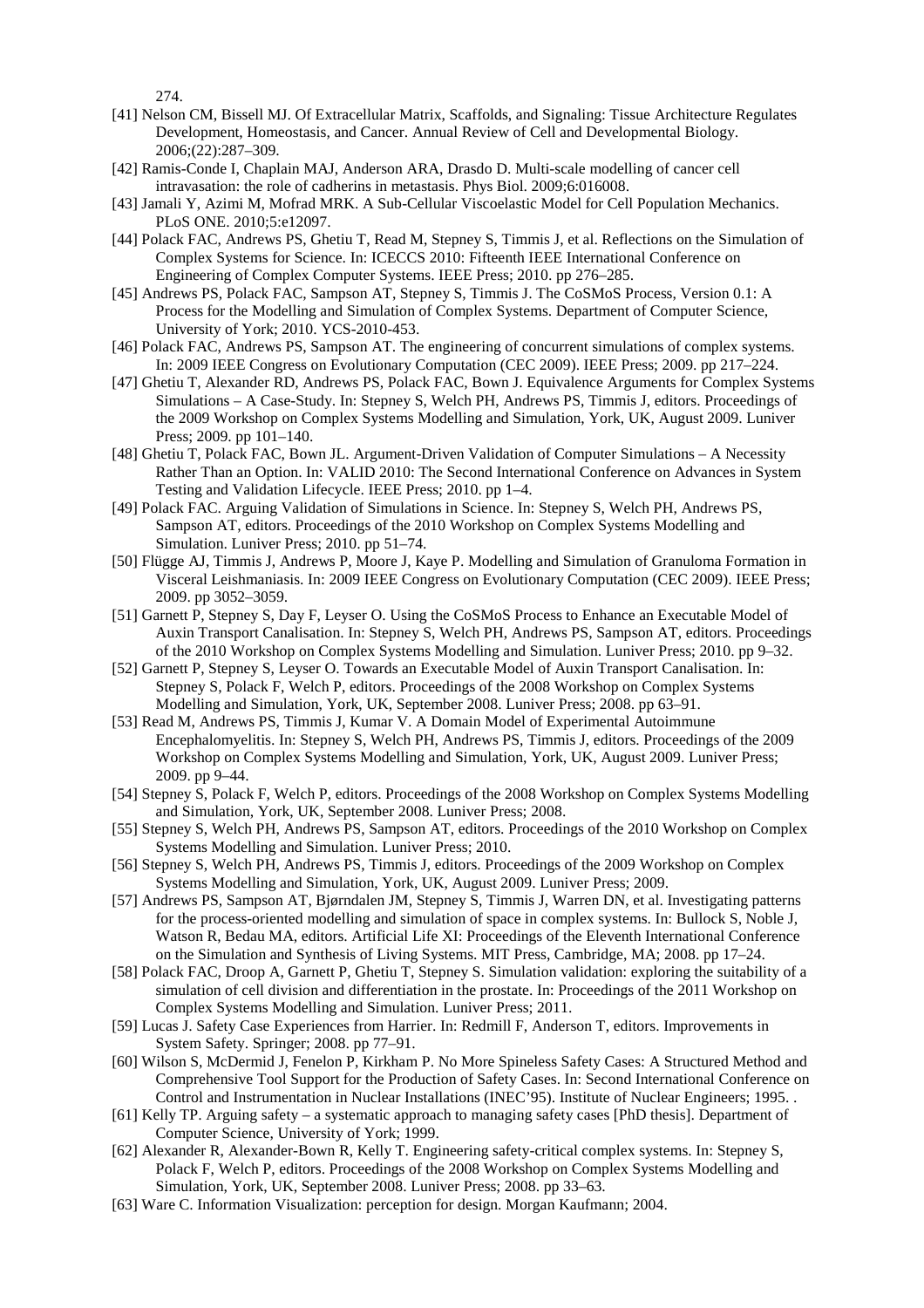- [64] Andrienko N, Andrienko EG. Exploratory analysis of spatial and temporal data: a systematic approach. Berlin: Springer-Verlag; 2006.
- [65] Shovman MM, Szymkowiak A, Bown JL, Scott-Brown KC. Changing the View: towards the theory of visualisation comprehension. In: IEEE Conference on Information Visualisation. Barcelona; 2009. .

[66] Playfair W. The Commercial and Political Atlas. London: J. Debrett; 1801.

- [67] Thomas JJ, Cook KA. Illuminating the Path: The Research and Development Agenda for Visual Analytics. Los Alamitos, CA: IEEE Computer Society Press; 2005.
- [68] Munzner T. Interactive Visualization of Large Graphs and Networks [PhD thesis]. Stanford University; 2000.
- [69] Ware C, Knight W. Using visual texture for information display. ACM Transactions on Graphics. 1995;14(1):3–20.
- [70] Farrugia M, Quigley A. Effective temporal graph layout: a comparative study of animation versus static display methods. Journal of Information Visualization. 2011; 10(1): pp 47-64.
- [71] Sekuler AR, Blake R. Perception. 5th ed. New York: McGraw-Hill; 2005.
- [72] Villéger AC, Pettifer SR, Kell DB. Arcadia: a visualization tool for metabolic pathways. Bioinformatics. 2010;26(11):1470–1471.
- [73] Novère NL, Hucka M, Mi H, Moodie S, Schreiber F, Sorokin A, et al. The Systems Biology Graphical Notation. Nature Biotechnology. 2009;27(8):735–41.
- [74] Hucka M, Finney A, Sauro H, Bolouri H, Doyle J, Kitano H, et al. The systems biology markup language (SBML): a medium for representation and exchange of biochemical network models. Bioinformatics. 2003;19(4):524–531.
- [75] Ritson CG, Sampson AT, Barnes FRM. Multicore Scheduling for Lightweight Communicating Processes. In: Field J, Vasconcelos VT, editors. Coordination Models and Languages, 11th International Conference, COORDINATION 2009, Lisboa, Portugal, June 9-12, 2009. Proceedings. vol. 5521 of Lecture Notes in Computer Science. Springer; 2009. pp 163–183.
- [76] Threading Building Blocks; 2010. http://threadingbuildingblocks.org/.
- [77] Milner R. Communicating and mobile systems: the π-calculus. New York, NY, USA: Cambridge University Press; 1999.
- [78] Phillips A, Cardelli L. Efficient, Correct Simulation of Biological Processes in the Stochastic Pi-calculus. In: Calder M, Gilmore S, editors. Computational Methods in Systems Biology. vol. 4695 of Lecture Notes in Computer Science. Springer Berlin / Heidelberg; 2007. p.p184–199.
- [79] Wang D, Cardelli L, Phillips A, Piterman N, Fisher J. Computational modeling of the EGFR network elucidates control mechanisms regulating signal dynamics. BMC Systems Biology. 2009;3(1):118.
- [80] Armstrong J. The development of Erlang. In: ICFP '97: Proceedings of the second ACM SIGPLAN International Conference on Functional Programming. ACM Press; 1997. pp 196–203.
- [81] The Go Programming Language Specification; 2010. http://golang.org/doc/go\_spec.html.
- [82] Odersky M. The Scala Language Specification, Version 2.7. Programming Methods Laboratory, EPFL; 2009.
- [83] Welch PH. Process Oriented Design for Java: Concurrency for All. In: Sloot PMA, Tan CJK, Dongarra JJ, Hoekstra AG, editors. Computational Science - ICCS 2002. vol. 2330 of Lecture Notes in Computer Science. Springer-Verlag; 2002. pp 687–687.
- [84] MPI Forum. MPI-2: Extensions to the Message-Passing Interface. MPI Forum; 1997.
- [85] Roth J. Patterns of Mobile Interaction. Personal Ubiquitous Computing. 2002;6(4):282–289.
- [86] Nielsen HF, Gettys J, Baird-Smith A, Prud'hommeaux E, Lie HW, Lilley C. Network Performance Effects of HTTP/1.1, CSS1, and PNG. ACM Computer Communication Review. 1997 Oct;27(4).
- [87] Barnes FRM. Blocking System Calls in KRoC/Linux. In: Welch PH, Bakkers AWP, editors. Communicating Process Architectures 2000. vol. 58 of Concurrent Systems Engineering. WoTUG. Amsterdam, The Netherlands: IOS Press; 2000. pp 155–178.
- [88] Marlow S, Jones SP, Thaller W. Extending the Haskell foreign function interface with concurrency. In: Haskell '04: Proceedings of the ACM SIGPLAN workshop on Haskell. New York, NY, USA: ACM Press; 2004. pp 22–32.
- [89] Sampson AT, Bjørndalen JM, Andrews PS. Birds on the Wall: Distributing a Process-Oriented Simulation. In: 2009 IEEE Congress on Evolutionary Computation (CEC 2009). IEEE Press; 2009. pp 225–231.
- [90] Hoverd T, Sampson AT. A Transactional Architecture for Simulation. In: ICECCS 2010: Fifteenth IEEE International Conference on Engineering of Complex Computer Systems. IEEE Press; 2010. pp 286–290.
- [91] High Performance Computing Using Amazon EC2; 2011. http://aws.amazon.com/hpc-applications/.
- [92] Balan GC, Cioffi-Revilla C, Luke S, Panait L, Paus S. MASON: A Java Multi-Agent Simulation Library. In: Agent 2003 Conference. Argonne National Laboratory; 2003.
- [93] Sampson AT, Andrews PS. The Best of Most Worlds: Shared Objects for Multilingual Simulation. In: 9th Workshop on Parallel/High-Performance Object-Oriented Scientific Computing (POOSC'10); 2010.
- [94] Ritson CG, Andrews PS, Sampson AT. Object Store Based Simulation Interworking. In: Welch PH, Sampson AT, Pedersen JB, Kerridge J, Broenink JF, Barnes FRM, editors. Communicating Process Architectures 2011. vol. 68 of Concurrent Systems Engineering. WoTUG. Amsterdam, The Netherlands: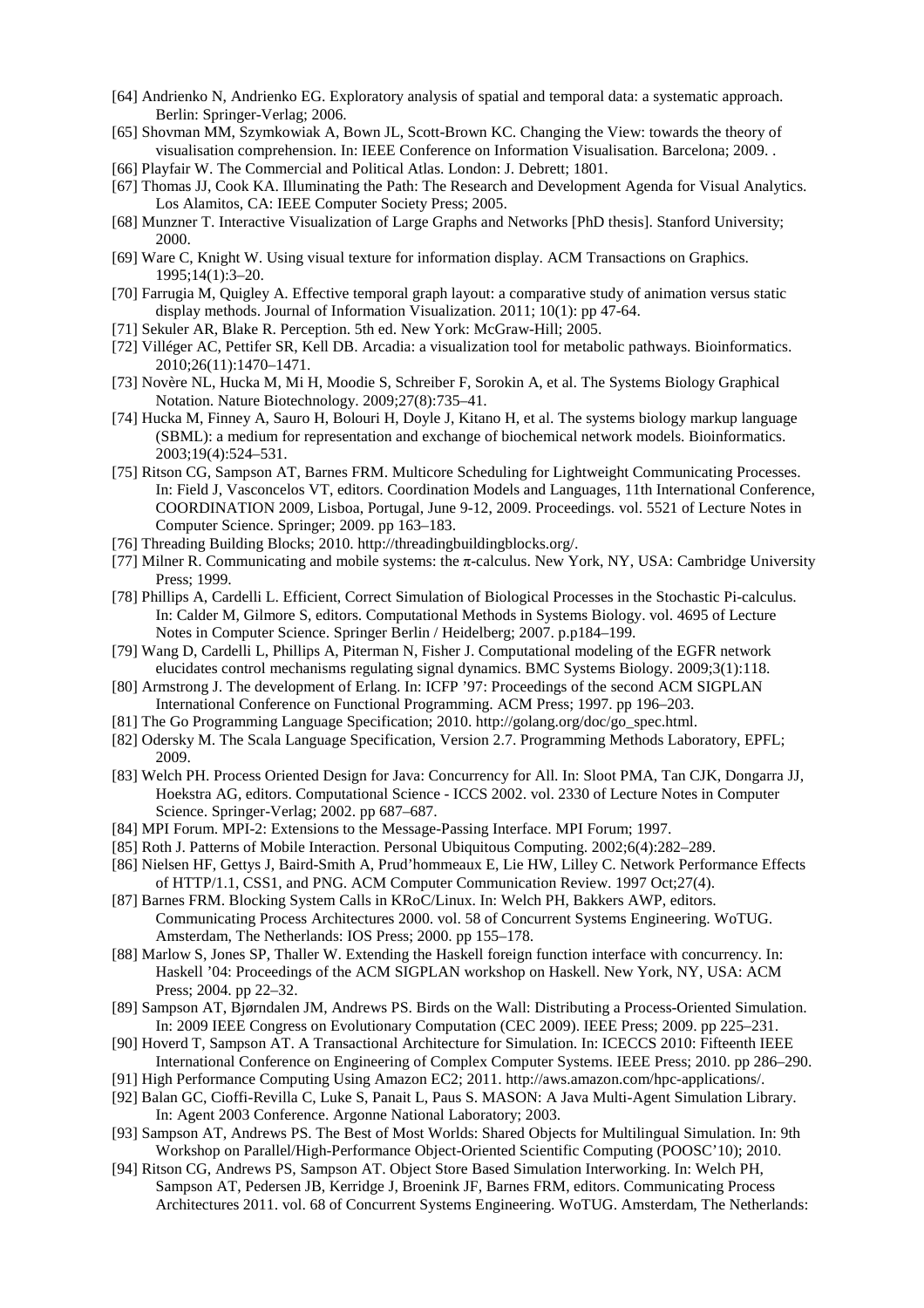IOS Press; 2011. p. 243–254.

- [95] Pece S, Tosoni D, Confalonieri S, Mazzarol G, Vecchi M, Ronzoni S, et al. Biological and Molecular Heterogeneity of Breast Cancers Correlates with Their Cancer Stem Cell Content. Cell. 2010;140(1):62– 73.
- [96] Pachepsky E, Crawford JW, Bown JL, Squire G. Towards a general theory of biodiversity. Nature. 2001;410(6831):923–926.
- [97] Gibbons JM, Wood ATA, Craigon J, Ramsde SJ, Crout NMJ. Semi-automatic reduction and upscaling of large models: A farm management example. Ecological Modelling. 2009;(221):590–598.
- [98] Jeong H, Tombo B, Albert R, Oltval ZN, Barabàsi AL. The large-scale organisation of metabolic networks. Nature. 2000;(407):651–654.
- [99] Liu YY, Siotine JJ, Barabàsi AL. Controllability of complex networks. Nature. 2011;(473):167–173.
- [100] Ptashnyk M, Roose T. Derivation of the macroscopic model for transport of strongly sorbed solutes in the soil using homogenization theory. SIAM Journal of Applied Mathematics. 2010;70(7):2097–2118.
- [101] Roose T, Schwartz MA. Multiscale modeling of lymphatic drainage from tissues using homogenization theory. J Biomech. 2012;(45):107–115.
- [102] Box GEP. Robustness in the Strategy of Scientific Model Building. In: Robustness in Statistics: Proceedings of a Workshop. New York: Academic Press; 1979. .